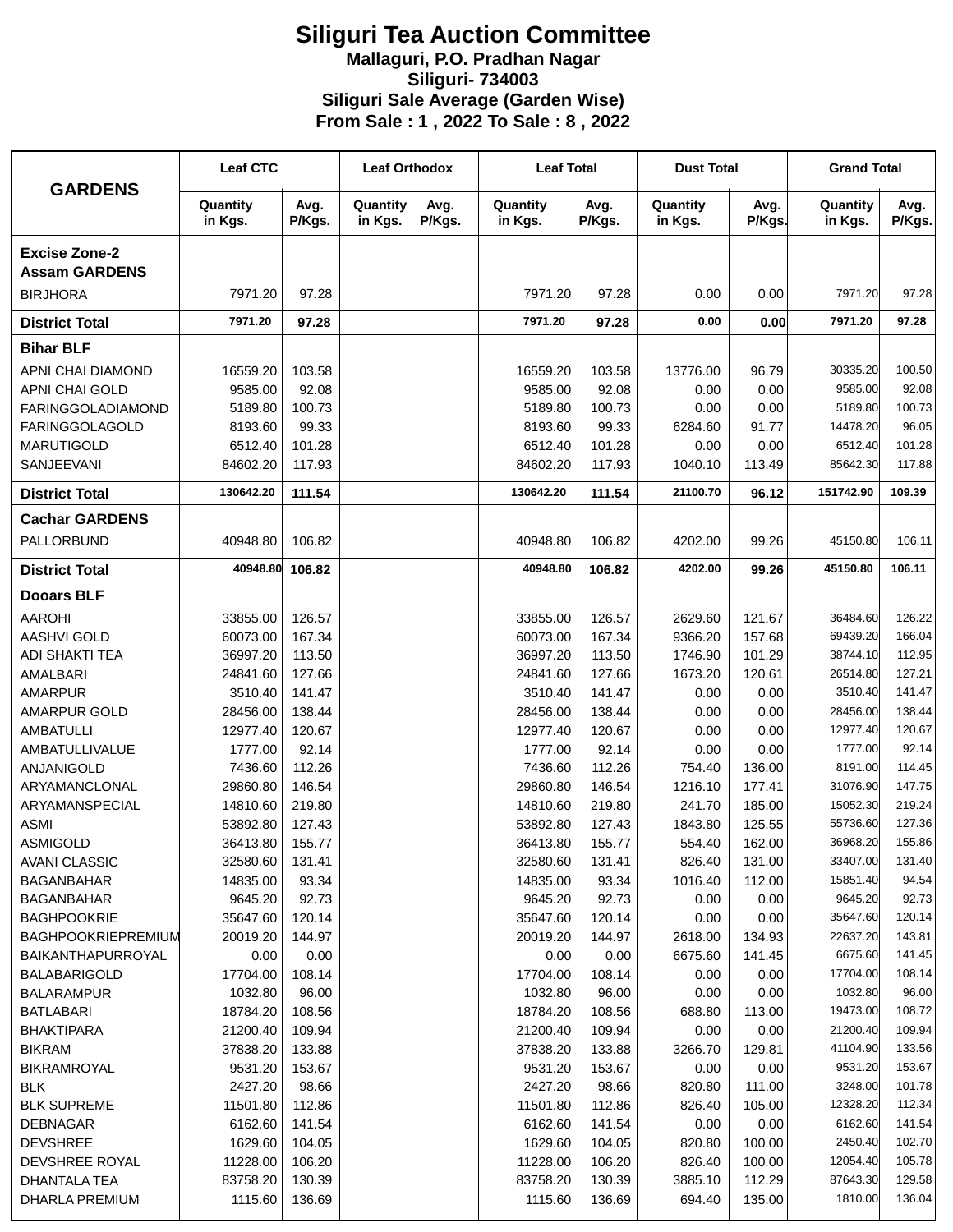|                                 | <b>Leaf CTC</b>     |                | <b>Leaf Orthodox</b> |                | <b>Leaf Total</b>   |                | <b>Dust Total</b>   |                | <b>Grand Total</b>   |                  |
|---------------------------------|---------------------|----------------|----------------------|----------------|---------------------|----------------|---------------------|----------------|----------------------|------------------|
| <b>GARDENS</b>                  | Quantity<br>in Kgs. | Avg.<br>P/Kgs. | Quantity<br>in Kgs.  | Avg.<br>P/Kgs. | Quantity<br>in Kgs. | Avg.<br>P/Kgs. | Quantity<br>in Kgs. | Avg.<br>P/Kgs. | Quantity<br>in Kgs.  | Avg.<br>P/Kgs.   |
| <b>Excise Zone-2</b>            |                     |                |                      |                |                     |                |                     |                |                      |                  |
| <b>GAGANBARI</b>                | 16383.80            | 113.68         |                      |                | 16383.80            | 113.68         | 754.40              | 121.00         | 17138.20             | 114.00           |
| GAGANBARIVALUE                  | 4142.80             | 114.06         |                      |                | 4142.80             | 114.06         | 0.00                | 0.00           | 4142.80              | 114.06           |
| GARAMVALLEY                     | 26961.80            | 102.10         |                      |                | 26961.80            | 102.10         | 0.00                | 0.00           | 26961.80             | 102.10           |
| GARAMVALLEYGOLD                 | 10718.80            | 111.85         |                      |                | 10718.80            | 111.85         | 696.40              | 126.00         | 11415.20             | 112.71           |
| <b>GEETATEADIAMOND</b>          | 10987.60            | 151.30         |                      |                | 10987.60            | 151.30         | 0.00                | 0.00           | 10987.60             | 151.30           |
| <b>GEETATEAGOLD</b>             | 38934.80            | 145.98         |                      |                | 38934.80            | 145.98         | 2058.90             | 131.23         | 40993.70             | 145.24           |
| <b>GREENTOUCHROYAL</b>          | 5264.00             | 109.19         |                      |                | 5264.00             | 109.19         | 0.00                | 0.00           | 5264.00              | 109.19           |
| <b>HARSINGPUR</b>               | 18143.00            | 111.77         |                      |                | 18143.00            | 111.77         | 1656.50             | 114.53         | 19799.50             | 112.00           |
| <b>INDIRAGOLD</b>               | 14665.40            | 128.36         |                      |                | 14665.40            | 128.36         | 4484.80             | 118.79         | 19150.20             | 126.12           |
| <b>INDIRATEA</b>                | 15630.80            | 113.28         |                      |                | 15630.80            | 113.28         | 8029.00             | 117.59         | 23659.80             | 114.75           |
| JAI JALPESHBARI                 | 11328.40            | 129.39         |                      |                | 11328.40            | 129.39         | 800.40              | 114.00         | 12128.80             | 128.38           |
| JAIJALPESHBARISHG               | 11718.60            | 116.66         |                      |                | 11718.60            | 116.66         | 3190.40             | 120.00         | 14909.00             | 117.37           |
| <b>JALPARA</b>                  | 11626.20            | 119.34         |                      |                | 11626.20            | 119.34         | 514.40              | 126.00         | 12140.60             | 119.62           |
| JALPARA ROYAL                   | 2327.20             | 157.26         |                      |                | 2327.20             | 157.26         | 224.70              | 133.00         | 2551.90              | 155.13           |
| <b>JAMUNBARI</b>                | 18710.80            | 103.45         |                      |                | 18710.80            | 103.45         | 2783.20             | 96.00          | 21494.00             | 102.48           |
| <b>JOREDIGHIGOLD</b>            | 25487.20            | 114.98         |                      |                | 25487.20            | 114.98         | 5118.80             | 112.36         | 30606.00             | 114.54           |
| <b>KADMABARI</b>                | 14041.00            | 118.41         |                      |                | 14041.00            | 118.41         | 898.80              | 110.00         | 14939.80             | 117.91           |
| KADMABARI GOLD                  | 71017.20            | 126.82         |                      |                | 71017.20            | 126.82         | 3964.80             | 114.74         | 74982.00             | 126.18           |
| KAIRASUPREME                    | 3154.80             | 92.54          |                      |                | 3154.80             | 92.54          | 0.00                | 0.00           | 3154.80              | 92.54            |
| <b>KALIAPANI</b>                | 32161.80            | 106.48         |                      |                | 32161.80            | 106.48         | 0.00                | 0.00           | 32161.80             | 106.48           |
| <b>KARALI-SUPRIM</b>            | 36316.00            | 141.43         |                      |                | 36316.00            | 141.43         | 3682.30             | 140.88         | 39998.30             | 141.38           |
| <b>KASHI</b>                    | 3163.00             | 93.99          |                      |                | 3163.00             | 93.99          | 932.00              | 105.00         | 4095.00              | 96.49            |
| <b>KAWAGUB TEA GOLD</b>         | 1756.60             | 109.51         |                      |                | 1756.60             | 109.51         | 514.40              | 107.00         | 2271.00              | 108.94           |
| <b>LAKHIPUR PREMIUM</b>         | 39647.00            | 131.87         |                      |                | 39647.00            | 131.87         | 2301.20             | 128.03         | 41948.20             | 131.66           |
| <b>LAXMIBARI</b>                | 21608.40            | 98.83          |                      |                | 21608.40            | 98.83          | 0.00                | 0.00           | 21608.40             | 98.83            |
| LAXMIBARISUPREME                | 50787.40            | 111.56         |                      |                | 50787.40            | 111.56         | 0.00                | 0.00           | 50787.40             | 111.56           |
| MAHALAXMI                       | 7380.00             | 114.29         |                      |                | 7380.00             | 114.29         | 1933.20             | 117.94         | 9313.20              | 115.05           |
| <b>MAHALAXMI GOLD</b>           | 1594.80             | 134.00         |                      |                | 1594.80             | 134.00         | 0.00                | 0.00           | 1594.80              | 134.00           |
| <b>MAHANVITA</b>                | 51290.00            | 111.25         |                      |                | 51290.00            | 111.25         | 0.00                | 0.00           | 51290.00             | 111.25           |
| <b>MAHAVIR</b>                  | 2262.80             | 122.00         |                      |                | 2262.80             | 122.00         | 0.00                | 0.00           | 2262.80              | 122.00           |
| <b>MAIJONGBARI</b>              | 10943.40            | 120.12         |                      |                | 10943.40            | 120.12         | 0.00                | 0.00           | 10943.40             | 120.12           |
| MAIJONGBARIPREMIUM              | 27137.60            | 135.88         |                      |                | 27137.60            | 135.88         | 386.70              | 125.00         | 27524.30             | 135.73           |
| MANGALBARI                      | 771.40              | 111.00         |                      |                | 771.40              | 111.00         | 0.00                | 0.00           | 771.40               | 111.00           |
| MANGALBARI GOLD                 | 15879.00            | 118.02         |                      |                | 15879.00            | 118.02         | 774.40              | 96.00          | 16653.40<br>55753.80 | 117.00           |
| MANGALBARIGOLD24CARAT           | 50349.80            | 127.69         |                      |                | 50349.80            | 127.69         | 5404.00             | 119.70         |                      | 126.91           |
| <b>MANJIRA</b><br>MANJIRA VALUE | 14906.80<br>0.00    | 123.01<br>0.00 |                      |                | 14906.80<br>0.00    | 123.01<br>0.00 | 0.00<br>815.20      | 0.00<br>113.00 | 14906.80<br>815.20   | 123.01<br>113.00 |
| <b>MANVI</b>                    | 33487.40            | 118.12         |                      |                | 33487.40            | 118.12         | 3378.20             | 107.51         | 36865.60             | 117.15           |
| MAYAJUKTA CLONAL                | 1467.80             | 112.09         |                      |                | 1467.80             | 112.09         | 804.40              | 119.00         | 2272.20              | 114.53           |
| <b>MAYAJUKTA GOLD</b>           | 24353.00            | 116.26         |                      |                | 24353.00            | 116.26         | 1014.80             | 116.27         | 25367.80             | 116.26           |
| <b>MAYAJUKTA SUPREME</b>        | 819.80              | 159.00         |                      |                | 819.80              | 159.00         | 0.00                | 0.00           | 819.80               | 159.00           |
| MAYNABARI ROYAL                 | 2721.60             | 113.48         |                      |                | 2721.60             | 113.48         | 0.00                | 0.00           | 2721.60              | 113.48           |
| <b>MAYNABARI SUPREME</b>        | 54587.60            | 124.23         |                      |                | 54587.60            | 124.23         | 797.10              | 109.23         | 55384.70             | 124.01           |
| MAZHABARI ROYAL                 | 2011.20             | 113.00         |                      |                | 2011.20             | 113.00         | 0.00                | 0.00           | 2011.20              | 113.00           |
| <b>MOHEPOOKRIE</b>              | 6171.20             | 115.00         |                      |                | 6171.20             | 115.00         | 774.40              | 105.00         | 6945.60              | 113.89           |
| <b>MOHINIPUR</b>                | 12546.60            | 124.99         |                      |                | 12546.60            | 124.99         | 624.40              | 146.00         | 13171.00             | 125.98           |
| <b>MORPANI ROYAL</b>            | 46534.00            | 141.79         |                      |                | 46534.00            | 141.79         | 0.00                | 0.00           | 46534.00             | 141.79           |
| MORPANIGOLD                     | 33825.80            | 128.62         |                      |                | 33825.80            | 128.62         | 2582.20             | 112.02         | 36408.00             | 127.44           |
| MUDIPARA ROYAL                  | 10358.20            | 135.94         |                      |                | 10358.20            | 135.94         | 2193.20             | 122.17         | 12551.40             | 133.53           |
| MUDIPARAVALUE                   | 8658.20             | 113.00         |                      |                | 8658.20             | 113.00         | 0.00                | 0.00           | 8658.20              | 113.00           |
| <b>NOWAPARA</b>                 | 13720.60            | 129.32         |                      |                | 13720.60            | 129.32         | 1938.80             | 137.80         | 15659.40             | 130.37           |
| NOWAPARA ROYAL                  | 2110.80             | 152.14         |                      |                | 2110.80             | 152.14         | 4385.60             | 138.68         | 6496.40              | 143.05           |
| NOWAPARA SPECIAL                | 591.40              | 144.00         |                      |                | 591.40              | 144.00         | 0.00                | 0.00           | 591.40               | 144.00           |
| PADANJALI                       | 128808.60           | 115.72         |                      |                | 128808.60           | 115.72         | 19519.70            | 110.09         | 148328.30            | 114.98           |
| PADANJALIGOLD                   | 112.60              | 124.00         |                      |                | 112.60              | 124.00         | 0.00                | 0.00           | 112.60               | 124.00           |
| PADMABARIGOLD                   | 10591.20            | 104.83         |                      |                | 10591.20            | 104.83         | 0.00                | 0.00           | 10591.20             | 104.83           |
| <b>PANBARI</b>                  | 7081.20             | 121.60         |                      |                | 7081.20             | 121.60         | 644.40              | 115.00         | 7725.60              | 121.05           |
| PANBARIGOLD                     | 95307.60            | 119.54         |                      |                | 95307.60            | 119.54         | 3736.40             | 115.61         | 99044.00             | 119.40           |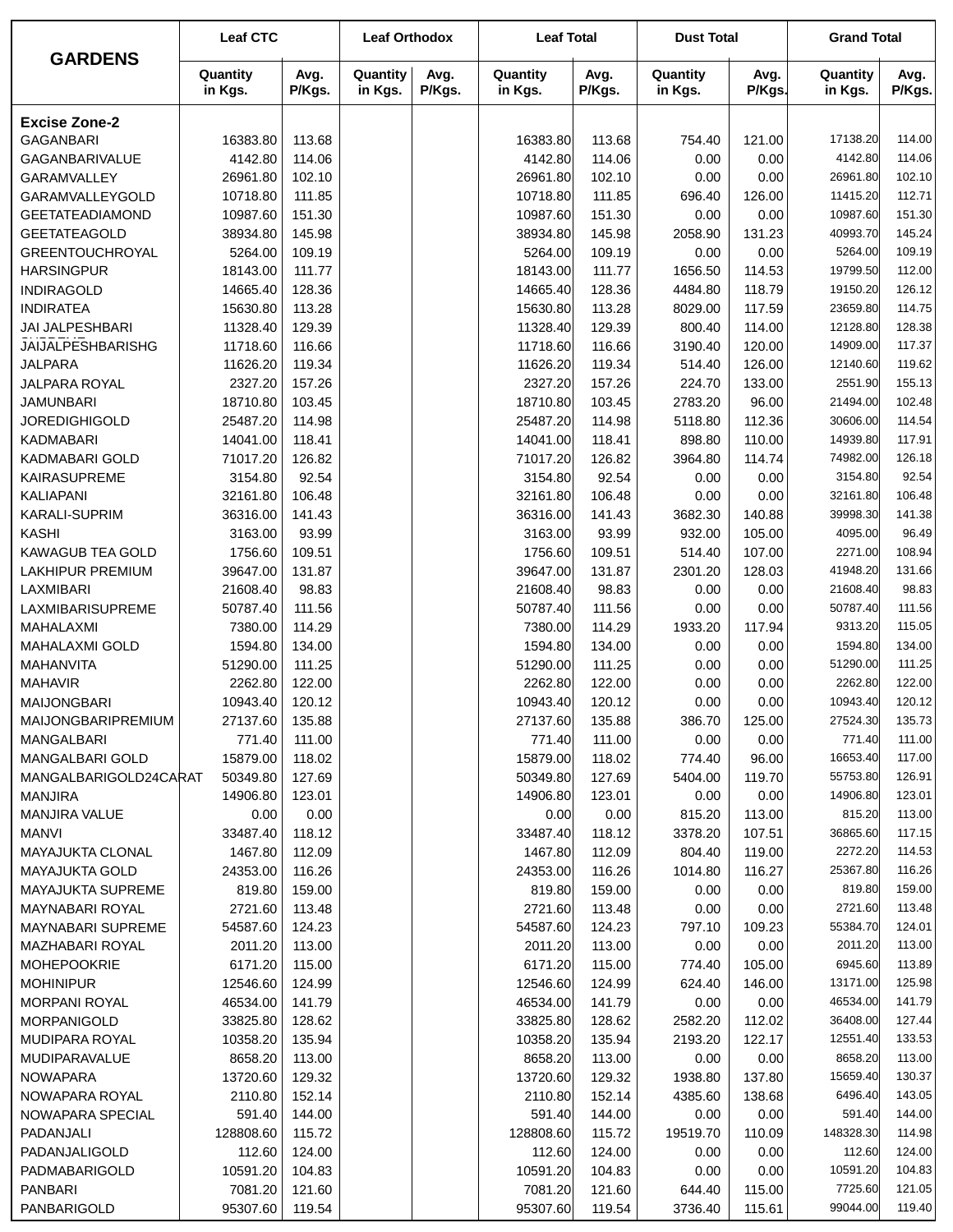| <b>GARDENS</b>                               | <b>Leaf CTC</b>      |                  | <b>Leaf Orthodox</b> |                | <b>Leaf Total</b>    |                  | <b>Dust Total</b>   |                  | <b>Grand Total</b>   |                  |
|----------------------------------------------|----------------------|------------------|----------------------|----------------|----------------------|------------------|---------------------|------------------|----------------------|------------------|
|                                              | Quantity<br>in Kgs.  | Avg.<br>P/Kgs.   | Quantity<br>in Kgs.  | Avg.<br>P/Kgs. | Quantity<br>in Kgs.  | Avg.<br>P/Kgs.   | Quantity<br>in Kgs. | Avg.<br>P/Kgs.   | Quantity<br>in Kgs.  | Avg.<br>P/Kgs.   |
| <b>Excise Zone-2</b>                         |                      |                  |                      |                |                      |                  |                     |                  |                      |                  |
| PANGABARI                                    | 14760.80             | 112.18           |                      |                | 14760.80             | 112.18           | 1548.80             | 108.38           | 16309.60             | 111.82           |
| <b>PRAAKRITIK</b>                            | 121485.20            | 107.79           |                      |                | 121485.20            | 107.79           | 6588.80             | 99.40            | 128074.00            | 107.36           |
| RADHABARI GOLD                               | 4149.00              | 94.01            |                      |                | 4149.00              | 94.01            | 0.00                | 0.00             | 4149.00              | 94.01            |
| <b>SALKABARI</b>                             | 11266.80             | 106.01           |                      |                | 11266.80             | 106.01           | 0.00                | 0.00             | 11266.80             | 106.01           |
| <b>SANKALP</b>                               | 15332.40             | 107.29           |                      |                | 15332.40             | 107.29           | 826.40              | 95.00            | 16158.80             | 106.66           |
| SANYASIHAT ROYAL                             | 7219.80              | 160.71           |                      |                | 7219.80              | 160.71           | 0.00                | 0.00             | 7219.80              | 160.71           |
| <b>SARIAM PREMIUM</b>                        | 866.80               | 146.00           |                      |                | 866.80               | 146.00           | 0.00                | 0.00             | 866.80               | 146.00           |
| <b>SARODAMONI</b>                            | 6041.20              | 155.28           |                      |                | 6041.20              | 155.28           | 0.00                | 0.00             | 6041.20              | 155.28           |
| <b>SARODAMONIVALUE</b>                       | 2012.80              | 112.77           |                      |                | 2012.80              | 112.77           | 834.40              | 118.00           | 2847.20              | 114.30           |
| <b>SATABDI</b>                               | 23514.40             | 115.26           |                      |                | 23514.40             | 115.26           | 1738.80             | 112.21           | 25253.20             | 115.05           |
| SATABDI GOLD                                 | 63303.40             | 121.06           |                      |                | 63303.40             | 121.06           | 1913.80             | 120.47           | 65217.20             | 121.04           |
| <b>SATHGAON</b>                              | 50694.40             | 101.22           |                      |                | 50694.40             | 101.22           | 2987.60             | 99.19            | 53682.00             | 101.11           |
| <b>SHIVALICK</b>                             | 13986.20             | 125.02           |                      |                | 13986.20             | 125.02           | 0.00                | 0.00             | 13986.20             | 125.02           |
| SHIVALICK ROYAL                              | 1787.00              | 134.51           |                      |                | 1787.00              | 134.51           | 0.00                | 0.00             | 1787.00              | 134.51           |
| SONAAJULI                                    | 17267.20             | 126.91           |                      |                | 17267.20             | 126.91           | 0.00                | 0.00             | 17267.20             | 126.91           |
| SREERUPADIAMOND                              | 15210.80             | 100.99           |                      |                | 15210.80             | 100.99           | 0.00                | 0.00             | 15210.80             | 100.99           |
| SREERUPAGOLD                                 | 10907.40             | 98.45            |                      |                | 10907.40             | 98.45            | 0.00                | 0.00             | 10907.40<br>18229.90 | 98.45            |
| <b>SUDHA</b><br><b>TATOPANI</b>              | 16404.60             | 101.97           |                      |                | 16404.60             | 101.97           | 1825.30             | 95.45            | 4850.50              | 101.32<br>126.51 |
| <b>TATOPANISUPREME</b>                       | 4593.80<br>5486.40   | 127.99<br>131.37 |                      |                | 4593.80<br>5486.40   | 127.99<br>131.37 | 256.70<br>0.00      | 100.00<br>0.00   | 5486.40              | 131.37           |
| <b>TEABORN</b>                               | 34949.80             | 116.70           |                      |                | 34949.80             | 116.70           | 2505.50             | 108.34           | 37455.30             | 116.14           |
| <b>TELANIPAR ROYAL</b>                       | 511.40               | 117.00           |                      |                | 511.40               | 117.00           | 0.00                | 0.00             | 511.40               | 117.00           |
| <b>TELANIPARA</b>                            | 51553.60             | 106.92           |                      |                | 51553.60             | 106.92           | 0.00                | 0.00             | 51553.60             | 106.92           |
| <b>TINBIGHA</b>                              | 15285.40             | 121.92           |                      |                | 15285.40             | 121.92           | 6065.70             | 124.80           | 21351.10             | 122.74           |
| <b>UTIBLACK</b>                              | 35649.40             | 109.81           |                      |                | 35649.40             | 109.81           | 5559.20             | 101.95           | 41208.60             | 108.75           |
| <b>VEERPRIDE</b>                             | 2117.00              | 93.17            |                      |                | 2117.00              | 93.17            | 0.00                | 0.00             | 2117.00              | 93.17            |
| YASHIKA GOLD                                 | 23419.20             | 121.96           |                      |                | 23419.20             | 121.96           | 644.40              | 120.00           | 24063.60             | 121.91           |
| YASHIKA PREMIUM                              | 19328.60             | 143.54           |                      |                | 19328.60             | 143.54           | 386.70              | 136.00           | 19715.30             | 143.39           |
| <b>District Total</b>                        | 2465714.80           | 122.67           |                      |                | 2465714.80           | 122.67           | 170986.70           | 119.67           | 2636701.50           | 122.48           |
| <b>Dooars GARDENS</b>                        |                      |                  |                      |                |                      |                  |                     |                  |                      |                  |
| AIBHEEL                                      | 53871.00             | 286.96           |                      |                | 53871.00             | 286.96           | 4245.50             | 268.23           | 58116.50             | 285.60           |
| AMBARIROYAL                                  | 57785.80             | 177.57           |                      |                | 57785.80             | 177.57           | 17724.60            | 167.99           | 75510.40             | 175.32           |
| ANANDAPURACE                                 | 1354.80              | 153.40           |                      |                | 1354.80              | 153.40           | 0.00                | 0.00             | 1354.80              | 153.40           |
| ANANDAPURACEGOLD                             | 3657.60              | 148.83           |                      |                | 3657.60              | 148.83           | 540.40              | 161.00           | 4198.00              | 150.39           |
| ANANDAPURROYAL                               | 8797.20              | 283.73           |                      |                | 8797.20              | 283.73           | 0.00                | 0.00             | 8797.20              | 283.73           |
| ANANDAPURSUPREME                             | 6131.00              | 223.37           |                      |                | 6131.00              | 223.37           | 488.40              | 241.00           | 6619.40              | 224.67           |
| ARJUNCHANDRA                                 | 26090.60             | 148.99           |                      |                | 26090.60             | 148.99           | 224.70              | 159.00           | 26315.30             | 149.07           |
| ATIABARI                                     | 253413.60            | 167.22           |                      |                | 253413.60            | 167.22           | 44714.60            | 167.37           | 298128.20            | 167.25           |
| ATIABARI GOLD                                | 13568.20             | 242.33           |                      |                | 13568.20             | 242.33           | 0.00                | 0.00             | 13568.20             | 242.33           |
| <b>BAINTGOORIE</b>                           | 19883.40             | 205.00           |                      |                | 19883.40             | 205.00           | 4808.00             | 161.33           | 24691.40             | 196.49           |
| <b>BAMANDANGA</b>                            | 51405.00             | 141.00           |                      |                | 51405.00             | 141.00           | 8771.30             | 131.03           | 60176.30             | 139.55           |
| <b>BAMANDANGA SILVER</b>                     | 31002.80             | 174.85           |                      |                | 31002.80             | 174.85           | 3649.30             | 161.28           | 34652.10             | 173.42           |
| <b>BAMANDANGAGOLD</b>                        | 2599.20              | 164.67           |                      |                | 2599.20              | 164.67           | 869.40              | 152.00           | 3468.60              | 161.49           |
| <b>BANARHAT</b>                              | 12773.80             | 154.47           |                      |                | 12773.80             | 154.47           | 0.00                | 0.00             | 12773.80             | 154.47           |
| <b>BARADIGHI</b>                             | 69104.20             | 232.96           |                      |                | 69104.20             | 232.96           | 8334.40             | 249.03           | 77438.60             | 234.69           |
| <b>BATABARI</b>                              | 10648.60             | 212.95           |                      |                | 10648.60             | 212.95           | 3956.40             | 200.49           | 14605.00             | 209.58           |
| <b>BEECH</b>                                 | 92069.60             | 216.34           |                      |                | 92069.60             | 216.34           | 14679.00            | 185.05           | 106748.60            | 212.03           |
| <b>BHAGATPURGOLD</b>                         | 75215.40             | 218.20           |                      |                | 75215.40             | 218.20           | 11117.60            | 189.73           | 86333.00             | 214.54           |
| <b>BHANDAPUR</b>                             | 24031.20             | 136.89           |                      |                | 24031.20             | 136.89           | 0.00                | 0.00             | 24031.20             | 136.89           |
| <b>BHANDIGURI ROYAL</b>                      | 37256.60             | 191.59           |                      |                | 37256.60             | 191.59           | 4980.70             | 159.56           | 42237.30<br>33323.10 | 187.81<br>123.72 |
| <b>BHANDIGURIESTEEM</b><br><b>BHARNOBARI</b> | 30385.80<br>11683.00 | 123.75<br>158.38 |                      |                | 30385.80<br>11683.00 | 123.75<br>158.38 | 2937.30<br>2498.70  | 123.51<br>161.31 | 14181.70             | 158.90           |
| BHARNOBARI ROYAL                             | 5585.40              | 233.18           |                      |                | 5585.40              | 233.18           | 946.80              | 170.08           | 6532.20              | 224.03           |
| <b>BHATKAWA</b>                              | 40863.80             | 235.85           |                      |                | 40863.80             | 235.85           | 1545.80             | 246.41           | 42409.60             | 236.23           |
| <b>BHATPARA</b>                              | 62621.40             | 136.01           |                      |                | 62621.40             | 136.01           | 19922.60            | 134.40           | 82544.00             | 135.62           |
| <b>BHOGOTPORE</b>                            | 8146.00              | 143.78           |                      |                | 8146.00              | 143.78           | 7789.60             | 146.43           | 15935.60             | 145.08           |
|                                              |                      |                  |                      |                |                      |                  |                     |                  |                      |                  |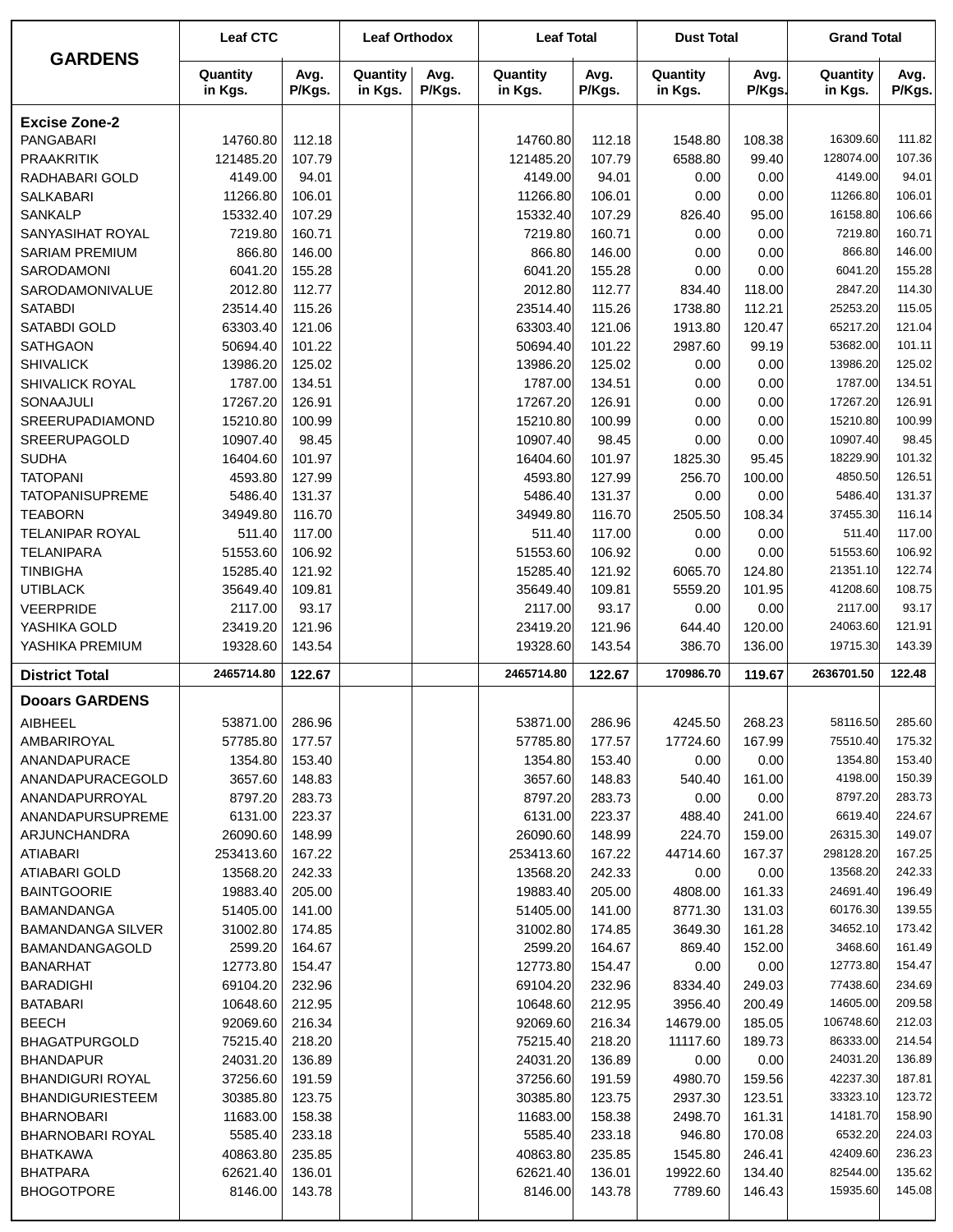|                                       | <b>Leaf CTC</b>       |                  | <b>Leaf Orthodox</b> |                | <b>Leaf Total</b>     |                  | <b>Dust Total</b>   |                  | <b>Grand Total</b>    |                  |
|---------------------------------------|-----------------------|------------------|----------------------|----------------|-----------------------|------------------|---------------------|------------------|-----------------------|------------------|
| <b>GARDENS</b>                        | Quantity<br>in Kgs.   | Avg.<br>P/Kgs.   | Quantity<br>in Kgs.  | Avg.<br>P/Kgs. | Quantity<br>in Kgs.   | Avg.<br>P/Kgs.   | Quantity<br>in Kgs. | Avg.<br>P/Kgs.   | Quantity<br>in Kgs.   | Avg.<br>P/Kgs.   |
| <b>Excise Zone-2</b>                  |                       |                  |                      |                |                       |                  |                     |                  |                       |                  |
| BHOGOTPORESUPREME                     | 2242.20               | 170.27           |                      |                | 2242.20               | 170.27           | 5133.60             | 145.36           | 7375.80               | 152.93           |
| <b>BIDYABARIE</b>                     | 14213.00              | 106.12           |                      |                | 14213.00              | 106.12           | 1120.50             | 101.55           | 15333.50              | 105.78           |
| <b>BINAGURI</b>                       | 96398.60              | 270.11           |                      |                | 96398.60              | 270.11           | 21109.90            | 262.46           | 117508.50             | 268.73           |
| <b>BYTAGOOL</b>                       | 20495.20              | 103.76           |                      |                | 20495.20              | 103.76           | 7975.80             | 95.10            | 28471.00              | 101.33           |
| <b>CENTRALDOOARS</b>                  | 32237.00              | 148.41           |                      |                | 32237.00              | 148.41           | 3545.30             | 164.24           | 35782.30              | 149.97           |
| CHALOUNI                              | 36590.60              | 279.20           |                      |                | 36590.60              | 279.20           | 1306.90             | 295.71           | 37897.50              | 279.76           |
| <b>CHAMURCHI</b>                      | 511.40                | 160.00           |                      |                | 511.40                | 160.00           | 0.00                | 0.00             | 511.40                | 160.00           |
| <b>CHENGMARI</b>                      | 104490.00             | 236.78           |                      |                | 104490.00             | 236.78           | 15992.80            | 215.54           | 120482.80             | 233.96           |
| <b>CHINCHULA</b>                      | 57305.80              | 150.61           |                      |                | 57305.80              | 150.61           | 17201.30            | 138.78           | 74507.10              | 147.88           |
| <b>CHOONABHUTTI</b>                   | 3564.00               | 178.14           |                      |                | 3564.00               | 178.14           | 0.00                | 0.00             | 3564.00               | 178.14           |
| <b>CHUAPARA</b>                       | 104743.00             | 121.80           |                      |                | 104743.00             | 121.80           | 44066.80            | 113.60           | 148809.80             | 119.37           |
| <b>CHULSA</b>                         | 15569.40              | 290.32           |                      |                | 15569.40              | 290.32           | 1419.60             | 242.07           | 16989.00              | 286.29           |
| <b>CHULSASUPER</b>                    | 0.00                  | 0.00             |                      |                | 0.00                  | 0.00             | 1507.80             | 148.26           | 1507.80               | 148.26           |
| <b>COOCHBEHAR</b>                     | 9034.80               | 112.29           |                      |                | 9034.80               | 112.29           | 0.00                | 0.00             | 9034.80               | 112.29           |
| COOCHBEHAR ROYAL                      | 17299.00              | 124.60           |                      |                | 17299.00              | 124.60           | 2503.20             | 117.71           | 19802.20              | 123.73           |
| <b>COOCHBEHAR SPECIAL</b>             | 9119.20               | 141.94           |                      |                | 9119.20               | 141.94           | 774.40              | 121.00           | 9893.60               | 140.30           |
| COOCHBEHARDIAMOND                     | 15786.40              | 110.59           |                      |                | 15786.40              | 110.59           | 10333.60            | 115.82           | 26120.00              | 112.66           |
| <b>DALGAON</b>                        | 65045.40              | 247.98           |                      |                | 65045.40              | 247.98           | 19459.00            | 206.15           | 84504.40              | 238.34           |
| <b>DALSINGPARA</b>                    | 26022.80              | 133.43           |                      |                | 26022.80              | 133.43           | 14081.40            | 117.28           | 40104.20              | 127.76           |
| DALSINGPARAGOLD                       | 43399.80              | 192.86           |                      |                | 43399.80              | 192.86           | 6205.10             | 197.84           | 49604.90              | 193.48           |
| <b>DAMANPUR</b>                       | 58712.40              | 118.17           |                      |                | 58712.40              | 118.17           | 9218.00             | 141.89           | 67930.40              | 121.39           |
| <b>DAMDIM</b>                         | 36237.60              | 206.50           |                      |                | 36237.60              | 206.50           | 10934.30            | 186.83           | 47171.90              | 201.94           |
| <b>DANGUAJHAR</b>                     | 5379.40               | 306.07           |                      |                | 5379.40               | 306.07           | 0.00                | 0.00             | 5379.40               | 306.07           |
| <b>DEBPARA</b>                        | 69242.40              | 124.99           |                      |                | 69242.40              | 124.99           | 7131.60             | 125.60           | 76374.00              | 125.05           |
| <b>DHOWLAJHORA</b>                    | 116888.80             | 128.48           |                      |                | 116888.80             | 128.48           | 8863.40             | 127.28           | 125752.20             | 128.40           |
| <b>DIANARAMBARI</b>                   | 21483.00              | 225.77           |                      |                | 21483.00              | 225.77           | 3348.40             | 158.47           | 24831.40              | 216.69           |
| <b>DWARIKAGOLD</b>                    | 29117.40              | 107.09           |                      |                | 29117.40              | 107.09           | 3044.00             | 100.75           | 32161.40              | 106.49           |
| <b>ELLENBARRIE</b>                    | 29196.60              | 103.01           |                      |                | 29196.60              | 103.01           | 3545.80             | 97.36            | 32742.40              | 102.40           |
| ELLENBARRIEGOLD                       | 4102.20               | 116.96           |                      |                | 4102.20               | 116.96           | 1432.80             | 136.00           | 5535.00               | 121.89           |
| ELLENBARRIEROYAL                      | 1274.80               | 145.00           |                      |                | 1274.80               | 145.00           | 0.00                | 0.00             | 1274.80               | 145.00           |
| <b>ENGO</b>                           | 38614.20              | 140.91           |                      |                | 38614.20              | 140.91           | 2187.20             | 128.89           | 40801.40              | 140.26           |
| <b>ENGOGOLD</b>                       | 7755.60               | 161.81           |                      |                | 7755.60               | 161.81           | 292.70              | 151.00           | 8048.30               | 161.41           |
| <b>ETHELBARI</b>                      | 6019.80               | 165.18           |                      |                | 6019.80               | 165.18           | 1283.10             | 153.88           | 7302.90               | 163.19           |
| ETHELBARIGOLD                         | 9446.20               | 184.94           |                      |                | 9446.20               | 184.94           | 754.40              | 170.00           | 10200.60              | 183.83           |
| <b>GAIRKHATA</b><br><b>GANDRAPARA</b> | 102995.60             | 178.55           |                      |                | 102995.60             | 178.55           | 13479.20            | 180.15           | 116474.80<br>14352.30 | 178.73           |
| GARGANDA                              | 12468.80<br>117452.00 | 278.86<br>132.23 |                      |                | 12468.80<br>117452.00 | 278.86<br>132.23 | 1883.50<br>24649.90 | 261.21<br>128.33 | 142101.90             | 276.55<br>131.55 |
|                                       |                       |                  |                      |                |                       | 165.66           |                     |                  | 29322.50              | 160.64           |
| <b>GHATIA</b><br><b>GHATIAROYAL</b>   | 15232.00<br>42173.00  | 165.66<br>279.52 |                      |                | 15232.00<br>42173.00  | 279.52           | 14090.50<br>5660.80 | 155.22<br>230.61 | 47833.80              | 273.73           |
| <b>GOODHOPE</b>                       | 19436.00              | 164.27           |                      |                | 19436.00              | 164.27           | 6853.20             | 150.19           | 26289.20              | 160.60           |
| <b>GOPALPUR</b>                       | 70909.40              | 221.90           |                      |                | 70909.40              | 221.90           | 17776.50            | 181.09           | 88685.90              | 213.72           |
| <b>GOPALPURGOLD</b>                   | 13260.00              | 185.39           |                      |                | 13260.00              | 185.39           | 869.40              | 172.00           | 14129.40              | 184.57           |
| <b>GURJANGJHORA</b>                   | 25011.60              | 171.21           |                      |                | 25011.60              | 171.21           | 5639.10             | 142.80           | 30650.70              | 165.98           |
| <b>HANTAPARA</b>                      | 130145.80             | 151.64           |                      |                | 130145.80             | 151.64           | 13818.30            | 138.46           | 143964.10             | 150.37           |
| <b>HILLA</b>                          | 10349.40              | 181.21           |                      |                | 10349.40              | 181.21           | 6346.50             | 147.78           | 16695.90              | 168.50           |
| <b>HILLA ROYALE</b>                   | 16008.20              | 260.63           |                      |                | 16008.20              | 260.63           | 2631.90             | 247.53           | 18640.10              | 258.78           |
| <b>HOPE</b>                           | 7966.00               | 295.47           |                      |                | 7966.00               | 295.47           | 538.10              | 279.56           | 8504.10               | 294.47           |
| <b>HULDIBARI</b>                      | 117833.80             | 147.67           |                      |                | 117833.80             | 147.67           | 31705.40            | 134.25           | 149539.20             | 144.83           |
| HULDIBARIROYAL                        | 5248.20               | 258.31           |                      |                | 5248.20               | 258.31           | 1155.60             | 186.00           | 6403.80               | 245.26           |
| <b>INDONG</b>                         | 56374.60              | 126.86           |                      |                | 56374.60              | 126.86           | 5936.20             | 124.25           | 62310.80              | 126.61           |
| <b>INDONGGOLD</b>                     | 7509.60               | 316.90           |                      |                | 7509.60               | 316.90           | 204.70              | 418.00           | 7714.30               | 319.59           |
| <b>JADABPUR</b>                       | 21660.80              | 116.87           |                      |                | 21660.80              | 116.87           | 3145.60             | 104.94           | 24806.40              | 115.35           |
| <b>JADABPURROYAL</b>                  | 14734.80              | 135.46           |                      |                | 14734.80              | 135.46           | 0.00                | 0.00             | 14734.80              | 135.46           |
| JAINTI                                | 35421.20              | 175.54           |                      |                | 35421.20              | 175.54           | 17914.30            | 136.77           | 53335.50              | 162.52           |
| JITI                                  | 14793.40              | 288.54           |                      |                | 14793.40              | 288.54           | 3918.70             | 291.80           | 18712.10              | 289.22           |
| <b>JOGESCHANDRA</b>                   | 25070.00              | 111.09           |                      |                | 25070.00              | 111.09           | 754.40              | 115.00           | 25824.40              | 111.20           |
| JOGESH CHANDRA                        | 30852.60              | 131.66           |                      |                | 30852.60              | 131.66           | 4172.60             | 122.86           | 35025.20              | 130.61           |
| <b>KADAMBINI</b>                      | 43533.20              | 143.46           |                      |                | 43533.20              | 143.46           | 13078.70            | 147.53           | 56611.90              | 144.40           |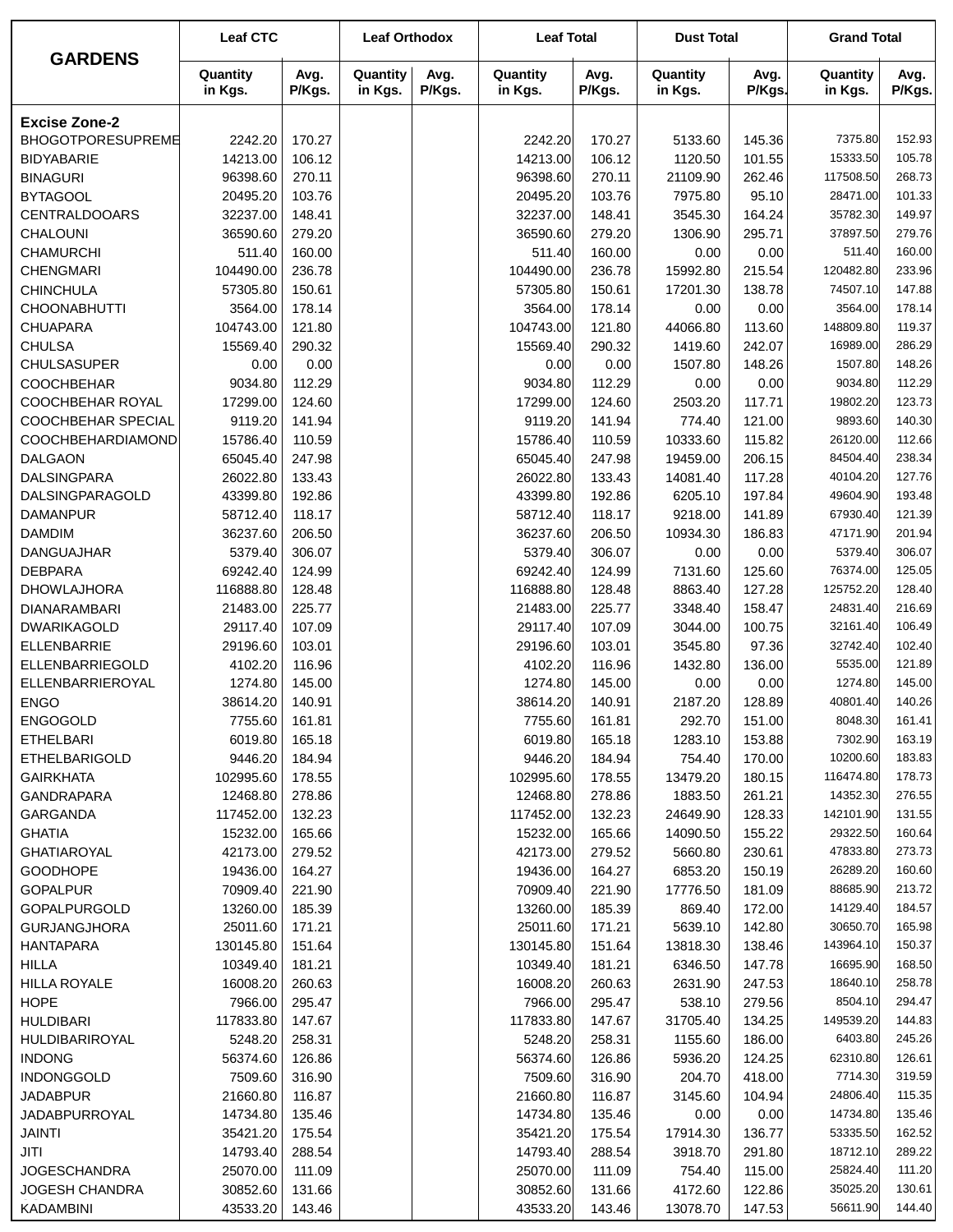|                                             | <b>Leaf CTC</b>      |                  | <b>Leaf Orthodox</b> |                | <b>Leaf Total</b>    |                  | <b>Dust Total</b>    |                  | <b>Grand Total</b>    |                  |
|---------------------------------------------|----------------------|------------------|----------------------|----------------|----------------------|------------------|----------------------|------------------|-----------------------|------------------|
| <b>GARDENS</b>                              | Quantity<br>in Kgs.  | Avg.<br>P/Kgs.   | Quantity<br>in Kgs.  | Avg.<br>P/Kgs. | Quantity<br>in Kgs.  | Avg.<br>P/Kgs.   | Quantity<br>in Kgs.  | Avg.<br>P/Kgs.   | Quantity<br>in Kgs.   | Avg.<br>P/Kgs.   |
| <b>Excise Zone-2</b>                        |                      |                  |                      |                |                      |                  |                      |                  |                       |                  |
| KAILASHPURPREMIUM                           | 71377.60             | 155.21           |                      |                | 71377.60             | 155.21           | 9089.40              | 154.39           | 80467.00              | 155.11           |
| <b>KALAGAITY</b>                            | 7525.40              | 120.20           |                      |                | 7525.40              | 120.20           | 753.40               | 142.50           | 8278.80               | 122.23           |
| <b>KALCHINI</b>                             | 79186.20             | 125.44           |                      |                | 79186.20             | 125.44           | 8783.60              | 124.12           | 87969.80              | 125.31           |
| KARALAVALLEY                                | 15530.80             | 132.87           |                      |                | 15530.80             | 132.87           | 1388.80              | 150.50           | 16919.60              | 134.32           |
| KARALAVALLEYROYAL                           | 38649.40             | 173.84           |                      |                | 38649.40             | 173.84           | 2973.10              | 168.32           | 41622.50              | 173.45           |
| KARALAVALLEYSUPREME                         | 24737.60             | 153.58           |                      |                | 24737.60             | 153.58           | 939.40               | 151.00           | 25677.00              | 153.49           |
| <b>KARBALLA</b>                             | 47042.20             | 229.41           |                      |                | 47042.20             | 229.41           | 3015.60              | 234.00           | 50057.80              | 229.69           |
| <b>KARNIMATA</b>                            | 7567.00              | 121.03           |                      |                | 7567.00              | 121.03           | 2962.60              | 103.98           | 10529.60              | 116.23           |
| <b>KARTICK</b>                              | 42020.60             | 255.57           |                      |                | 42020.60             | 255.57           | 4052.70              | 257.93           | 46073.30              | 255.78           |
| <b>KUCHLIBARIGOLD</b>                       | 15305.00             | 103.45           |                      |                | 15305.00             | 103.45           | 658.40               | 87.83            | 15963.40              | 102.81           |
| <b>KUMARGRAM</b>                            | 26956.80             | 285.35           |                      |                | 26956.80             | 285.35           | 1884.50              | 268.79           | 28841.30              | 284.27           |
| <b>KURTI</b>                                | 17753.80             | 234.64           |                      |                | 17753.80             | 234.64           | 0.00                 | 0.00             | 17753.80              | 234.64           |
| <b>LEESHRIVER</b>                           | 18798.40             | 295.09           |                      |                | 18798.40             | 295.09           | 3345.70              | 272.80           | 22144.10              | 291.73           |
| <b>LOOKSUN</b>                              | 44492.60             | 146.02           |                      |                | 44492.60             | 146.02           | 18959.70             | 149.08           | 63452.30              | 146.94           |
| LOOKSUNGOLD                                 | 51658.40             | 209.71           |                      |                | 51658.40             | 209.71           | 1777.20              | 201.82           | 53435.60              | 209.45           |
| <b>MAHAK</b>                                | 15667.40             | 141.20           |                      |                | 15667.40             | 141.20           | 0.00                 | 0.00             | 15667.40              | 141.20           |
| <b>MAHESHWARI</b>                           | 6975.40              | 142.70           |                      |                | 6975.40              | 142.70           | 2091.50              | 114.96           | 9066.90               | 136.30           |
| MAHESHWARIGOLD                              | 17518.00             | 187.60           |                      |                | 17518.00             | 187.60           | 1246.80              | 177.50           | 18764.80              | 186.93           |
| <b>MAINAK ROYALLE</b>                       | 248.40               | 456.50           |                      |                | 248.40               | 456.50           | 126.70               | 362.00           | 375.10                | 424.58           |
| <b>MAINAKHILLS</b>                          | 18333.80             | 174.27           |                      |                | 18333.80             | 174.27           | 1557.20              | 154.72           | 19891.00              | 172.74           |
| <b>MAJHERDABRI</b>                          | 35754.20             | 227.64           |                      |                | 35754.20             | 227.64           | 3912.10              | 222.07           | 39666.30              | 227.09           |
| <b>MATELLI</b>                              | 43736.00             | 136.73           |                      |                | 43736.00             | 136.73           | 26270.30             | 122.85           | 70006.30              | 131.52           |
| <b>MATHURA</b>                              | 23220.80             | 152.52           |                      |                | 23220.80             | 152.52           | 3092.60              | 161.49           | 26313.40              | 153.57           |
| <b>MAYNAGURI GOLD</b>                       | 10765.20             | 111.82           |                      |                | 10765.20             | 111.82           | 2837.60              | 115.91           | 13602.80              | 112.67           |
| <b>MECHPARA</b>                             | 10312.60             | 187.92           |                      |                | 10312.60             | 187.92           | 1508.80              | 212.50           | 11821.40              | 191.06           |
| <b>MEENGLAS</b>                             | 35421.00             | 275.39           |                      |                | 35421.00             | 275.39           | 6001.80              | 278.42           | 41422.80              | 275.83           |
| <b>MEKLIBARI</b>                            | 1479.00              | 187.32           |                      |                | 1479.00              | 187.32           | 1419.80              | 134.49           | 2898.80               | 161.44           |
| <b>MOGULKATA</b>                            | 36547.00             | 166.93           |                      |                | 36547.00             | 166.93           | 15172.90             | 146.09           | 51719.90              | 160.82           |
| Mohit                                       | 822.80               | 131.00           |                      |                | 822.80               | 131.00           | 0.00                 | 0.00             | 822.80                | 131.00           |
| <b>MORAGHAT</b>                             | 15132.00             | 225.08           |                      |                | 15132.00             | 225.08           | 4726.40              | 166.69           | 19858.40              | 211.18           |
| <b>MUJNAI</b>                               | 55946.60             | 149.28           |                      |                | 55946.60             | 149.28           | 10899.40             | 134.65           | 66846.00              | 146.89           |
| NAGRAKATA                                   | 32314.80             | 159.55           |                      |                | 32314.80             | 159.55           | 2329.20              | 160.43           | 34644.00              | 159.61           |
| NEDAM                                       | 59804.20             | 172.23           |                      |                | 59804.20             |                  | 5962.80              | 143.64           | 65767.00              | 169.64           |
| <b>NEPUCHAPUR</b>                           | 34182.20             | 219.75           |                      |                | 34182.20             | 172.23<br>219.75 |                      | 194.56           | 38363.30              | 217.00           |
|                                             | 42319.40             |                  |                      |                |                      |                  | 4181.10              |                  | 45519.70              | 227.04           |
| <b>NEWDOOARS</b>                            |                      | 226.89           |                      |                | 42319.40             | 226.89           | 3200.30              | 229.11           |                       |                  |
| <b>NEWGLENCOE</b>                           | 37362.00             | 122.46           |                      |                | 37362.00             | 122.46           | 18116.80             | 98.78            | 55478.80<br>120418.20 | 114.73<br>173.98 |
| <b>NEWLANDS</b>                             | 103749.00            | 174.80           |                      |                | 103749.00            | 174.80           | 16669.20             | 168.84<br>106.28 | 84667.80              | 114.81           |
| <b>NIMTIJHORA</b>                           | 66719.00             | 117.10           |                      |                | 66719.00             | 117.10           | 17948.80<br>12470.00 |                  | 79986.00              | 137.83           |
| <b>NIMTIJHORAGOLD</b><br><b>NOWERANUDDY</b> | 67516.00<br>40865.80 | 139.73<br>247.40 |                      |                | 67516.00<br>40865.80 | 139.73<br>247.40 | 4139.10              | 127.58<br>213.72 | 45004.90              | 244.30           |
|                                             | 10553.80             | 128.46           |                      |                | 10553.80             | 128.46           | 3186.40              | 118.43           | 13740.20              | 126.13           |
| <b>OODLABARI</b><br><b>OODLABARIGOLD</b>    |                      |                  |                      |                |                      |                  |                      |                  | 90206.00              | 190.30           |
|                                             | 84438.00             | 191.46           |                      |                | 84438.00             | 191.46           | 5768.00              | 173.26           |                       |                  |
| <b>OODLABARISUPREME</b>                     | 16796.20             | 141.95           |                      |                | 16796.20             | 141.95           | 3725.30              | 128.71           | 20521.50<br>28704.20  | 139.54<br>153.30 |
| PALASHBARI CLASSIC                          | 28250.80             | 153.64           |                      |                | 28250.80             | 153.64           | 453.40               | 132.00           |                       |                  |
| PALASHBARIROYAL                             | 34349.86             | 173.57           |                      |                | 34349.86             | 173.57           | 1228.88              | 149.39           | 35578.74              | 172.74           |
| PATKAPARA                                   | 25590.60             | 131.32           |                      |                | 25590.60             | 131.32           | 4537.60              | 142.25           | 30128.20              | 132.97<br>204.93 |
| PATKAPARAGOLD                               | 21769.00             | 204.17           |                      |                | 21769.00             | 204.17           | 830.40               | 225.00           | 22599.40              |                  |
| PATKAPARAROYAL                              | 36845.80             | 139.71           |                      |                | 36845.80             | 139.71           | 8317.50              | 138.91           | 45163.30              | 139.56           |
| <b>PHASKOWA</b>                             | 49002.80             | 145.96           |                      |                | 49002.80             | 145.96           | 10788.80             | 134.26           | 59791.60              | 143.85           |
| PHASKOWA ROYAL                              | 5651.20              | 262.95           |                      |                | 5651.20              | 262.95           | 0.00                 | 0.00             | 5651.20               | 262.95           |
| PHASKOWAGOLD                                | 6489.20              | 193.11           |                      |                | 6489.20              | 193.11           | 178.70               | 166.00           | 6667.90               | 192.38           |
| <b>RAHIMIAGOLD</b>                          | 55396.00             | 144.77           |                      |                | 55396.00             | 144.77           | 1796.60              | 127.69           | 57192.60              | 144.23           |
| <b>RAIMATANG</b>                            | 25391.80             | 112.57           |                      |                | 25391.80             | 112.57           | 4005.60              | 119.90           | 29397.40              | 113.57           |
| RAJA                                        | 17095.40             | 111.44           |                      |                | 17095.40             | 111.44           | 2728.70              | 120.53           | 19824.10              | 112.69           |
| <b>RAJABHAT</b>                             | 6188.20              | 165.50           |                      |                | 6188.20              | 165.50           | 1897.00              | 164.84           | 8085.20               | 165.35           |
| RAJAROYAL                                   | 38944.00             | 152.15           |                      |                | 38944.00             | 152.15           | 5324.70              | 146.81           | 44268.70              | 151.51           |
| RANICHERRAROYAL                             | 34104.00             | 188.10           |                      |                | 34104.00             | 188.10           | 1128.80              | 140.00           | 35232.80              | 186.56           |
| <b>RHEABARI</b>                             | 40263.40             | 222.25           |                      |                | 40263.40             | 222.25           | 16218.80             | 181.89           | 56482.20              | 210.66           |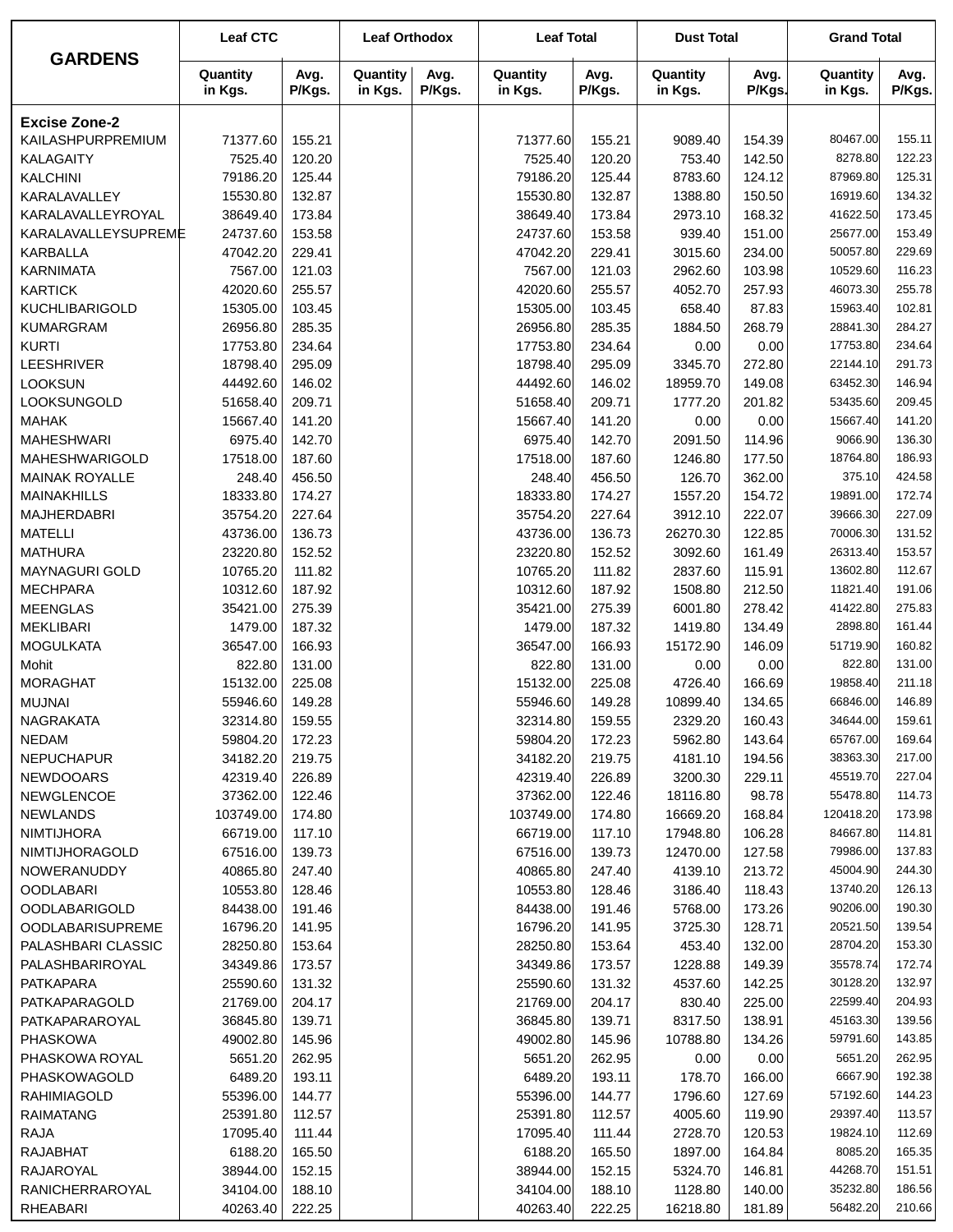| <b>GARDENS</b>                    | <b>Leaf CTC</b>     |                  | <b>Leaf Orthodox</b> |                | <b>Leaf Total</b>   |                  | <b>Dust Total</b>   |                | <b>Grand Total</b>   |                  |
|-----------------------------------|---------------------|------------------|----------------------|----------------|---------------------|------------------|---------------------|----------------|----------------------|------------------|
|                                   | Quantity<br>in Kgs. | Avg.<br>P/Kgs.   | Quantity<br>in Kgs.  | Avg.<br>P/Kgs. | Quantity<br>in Kgs. | Avg.<br>P/Kgs.   | Quantity<br>in Kgs. | Avg.<br>P/Kgs. | Quantity<br>in Kgs.  | Avg.<br>P/Kgs.   |
| <b>Excise Zone-2</b>              |                     |                  |                      |                |                     |                  |                     |                |                      |                  |
| <b>RUNGAMUTTEE</b>                | 10753.80            | 204.41           |                      |                | 10753.80            | 204.41           | 4059.20             | 168.00         | 14813.00             | 194.43           |
| <b>RYDAK</b>                      | 104040.60           | 235.47           |                      |                | 104040.60           | 235.47           | 36810.10            | 218.94         | 140850.70            | 231.15           |
| <b>SAMSING</b>                    | 27774.60            | 128.34           |                      |                | 27774.60            | 128.34           | 0.00                | 0.00           | 27774.60             | 128.34           |
| SAMSINGSILVER                     | 9436.80             | 157.23           |                      |                | 9436.80             | 157.23           | 0.00                | 0.00           | 9436.80              | 157.23           |
| <b>SANKOS</b>                     | 33891.80            | 253.79           |                      |                | 33891.80            | 253.79           | 3317.30             | 224.43         | 37209.10             | 251.17           |
| SARASWATIPUR                      | 47911.00            | 221.72           |                      |                | 47911.00            | 221.72           | 9363.80             | 214.04         | 57274.80             | 220.46           |
| SARUGAON                          | 43067.80            | 138.13           |                      |                | 43067.80            | 138.13           | 3810.00             | 143.42         | 46877.80             | 138.56           |
| <b>SATALI</b>                     | 78043.00            | 162.46           |                      |                | 78043.00            | 162.46           | 10314.40            | 154.94         | 88357.40             | 161.58           |
| SAUDAMINI                         | 3248.40             | 100.84           |                      |                | 3248.40             | 100.84           | 2480.30             | 99.19          | 5728.70              | 100.12           |
| <b>SHIKARPUR</b>                  | 34613.00            | 125.56           |                      |                | 34613.00            | 125.56           | 1598.80             | 129.47         | 36211.80             | 125.73           |
| SHIKARPURGOLD                     | 49574.60            | 164.24           |                      |                | 49574.60            | 164.24           | 13489.00            | 150.18         | 63063.60             | 161.23           |
| SINGHANIA GOLD                    | 15821.60            | 165.93           |                      |                | 15821.60            | 165.93           | 4968.20             | 157.48         | 20789.80             | 163.91           |
| SINGHANIA ROYAL                   | 12358.40            | 130.42           |                      |                | 12358.40            | 130.42           | 3913.80             | 149.98         | 16272.20             | 135.12           |
| <b>SITARAMPUR</b>                 | 9004.00             | 141.64           |                      |                | 9004.00             | 141.64           | 7340.40             | 107.87         | 16344.40             | 126.47           |
| SOONGACHI                         | 47818.40            | 117.71           |                      |                | 47818.40            | 117.71           | 11844.00            | 110.50         | 59662.40             | 116.28           |
| <b>SUBHASINI</b>                  | 44099.60            | 160.85           |                      |                | 44099.60            | 160.85           | 9365.60             | 137.78         | 53465.20             | 156.81           |
| <b>SURYA</b><br><b>TASATI</b>     | 13097.60<br>4757.00 | 138.84           |                      |                | 13097.60            | 138.84           | 2770.00             | 125.87         | 15867.60<br>17973.00 | 136.57<br>140.88 |
| <b>TASATI GOLD</b>                | 13319.60            | 151.40<br>141.36 |                      |                | 4757.00<br>13319.60 | 151.40<br>141.36 | 13216.00<br>0.00    | 137.10<br>0.00 | 13319.60             | 141.36           |
| <b>TEA BUDS</b>                   | 37513.60            | 105.24           |                      |                | 37513.60            | 105.24           | 5015.90             | 89.39          | 42529.50             | 103.37           |
| <b>TEA VALLEY</b>                 | 58852.80            | 103.19           |                      |                | 58852.80            | 103.19           | 4349.10             | 91.86          | 63201.90             | 102.41           |
| <b>TELEPARA</b>                   | 44433.60            | 128.70           |                      |                | 44433.60            | 128.70           | 11502.80            | 141.86         | 55936.40             | 131.41           |
| TELEPARAROYAL                     | 9202.60             | 167.41           |                      |                | 9202.60             | 167.41           | 2987.60             | 162.01         | 12190.20             | 166.09           |
| <b>TINBIGHA WHITE</b>             | 27077.20            | 133.03           |                      |                | 27077.20            | 133.03           | 8119.80             | 128.23         | 35197.00             | 131.92           |
| <b>TOORSA</b>                     | 14716.80            | 143.71           |                      |                | 14716.80            | 143.71           | 5101.10             | 133.87         | 19817.90             | 141.17           |
| <b>TOORSA ELITE</b>               | 6188.20             | 222.77           |                      |                | 6188.20             | 222.77           | 1769.00             | 161.14         | 7957.20              | 209.07           |
| <b>TRUEVALUE</b>                  | 40980.80            | 172.64           |                      |                | 40980.80            | 172.64           | 2317.60             | 170.32         | 43298.40             | 172.52           |
| <b>TULSI</b>                      | 13307.40            | 140.45           |                      |                | 13307.40            | 140.45           | 12073.60            | 134.36         | 25381.00             | 137.56           |
| <b>UPPERJALPAIGURI</b>            | 23548.80            | 113.12           |                      |                | 23548.80            | 113.12           | 8160.60             | 106.56         | 31709.40             | 111.43           |
| <b>WASHABARIE</b>                 | 41431.00            | 233.97           |                      |                | 41431.00            | 233.97           | 6585.70             | 218.76         | 48016.70             | 231.88           |
| WASHABARIETARA                    | 25692.60            | 163.00           |                      |                | 25692.60            | 163.00           | 3720.70             | 170.69         | 29413.30             | 163.97           |
| YANGTONGSILVER                    | 671.00              | 125.54           |                      |                | 671.00              | 125.54           | 0.00                | 0.00           | 671.00               | 125.54           |
| YULEBLACK                         | 1771.20             | 152.29           |                      |                | 1771.20             | 152.29           | 1188.80             | 174.00         | 2960.00              | 161.01           |
| ZURRENTEE                         | 6914.80             | 212.08           |                      |                | 6914.80             | 212.08           | 3222.40             | 209.70         | 10137.20             | 211.32           |
| <b>District Total</b>             | 5887291.46          | 173.79           |                      |                | 5887291.46          | 173.79           | 1100096.98          | 156.91         | 6987388.44           | 171.13           |
| <b>Terai BLF</b>                  |                     |                  |                      |                |                     |                  |                     |                |                      |                  |
| AMBABARI                          | 42348.00            | 101.42           |                      |                | 42348.00            | 101.42           | 0.00                | 0.00           | 42348.00             | 101.42           |
| AMBABARIGOLD                      | 35182.20            | 110.55           |                      |                | 35182.20            | 110.55           | 0.00                | 0.00           | 35182.20             | 110.55           |
| AMBARI HAT                        | 58289.00            | 110.67           |                      |                | 58289.00            | 110.67           | 4349.30             | 107.56         | 62638.30             | 110.46           |
| <b>ANUBHUTI</b>                   | 5935.40             | 106.60           |                      |                | 5935.40             | 106.60           | 0.00                | 0.00           | 5935.40              | 106.60           |
| ARADHANA GOLD                     | 26709.40            | 99.82            |                      |                | 26709.40            | 99.82            | 0.00                | 0.00           | 26709.40             | 99.82            |
| <b>AROMA</b>                      | 19097.80            | 120.74           |                      |                | 19097.80            | 120.74           | 5863.10             | 115.47         | 24960.90             | 119.50           |
| AROMAGOLD                         | 62227.40            | 130.10           |                      |                | 62227.40            | 130.10           | 6364.00             | 124.81         | 68591.40             | 129.61           |
| AYAN GOLD                         | 56890.00            | 110.88           |                      |                | 56890.00            | 110.88           | 0.00                | 0.00           | 56890.00             | 110.88<br>89.50  |
| BABYROYAL                         | 2062.80             | 89.50            |                      |                | 2062.80             | 89.50            | 0.00                | 0.00           | 2062.80<br>1131.40   | 125.00           |
| <b>BADAMBARI</b><br><b>BADAMI</b> | 1131.40<br>59885.40 | 125.00<br>115.87 |                      |                | 1131.40<br>59885.40 | 125.00<br>115.87 | 0.00<br>5797.00     | 0.00<br>111.86 | 65682.40             | 115.52           |
| <b>BELBARI PREMIUM</b>            | 4517.00             | 116.26           |                      |                | 4517.00             | 116.26           | 2435.40             | 124.21         | 6952.40              | 119.04           |
| <b>BELBARIGOLD</b>                | 3207.40             | 111.62           |                      |                | 3207.40             | 111.62           | 0.00                | 0.00           | 3207.40              | 111.62           |
| <b>BELBARISUPREME</b>             | 0.00                | 0.00             |                      |                | 0.00                | 0.00             | 748.80              | 121.00         | 748.80               | 121.00           |
| <b>BHAKTIADANGI</b>               | 32082.80            | 107.14           |                      |                | 32082.80            | 107.14           | 9077.20             | 106.60         | 41160.00             | 107.02           |
| BHATRI DIAMOND                    | 14986.20            | 153.73           |                      |                | 14986.20            | 153.73           | 0.00                | 0.00           | 14986.20             | 153.73           |
| CACHARKINGDIAMOND                 | 19455.60            | 98.74            |                      |                | 19455.60            | 98.74            | 1983.80             | 97.69          | 21439.40             | 98.64            |
| CACHARKINGGOLD                    | 7620.40             | 103.50           |                      |                | 7620.40             | 103.50           | 2228.80             | 95.00          | 9849.20              | 101.58           |
| <b>CENTURION GOLD</b>             | 101822.60           | 110.87           |                      |                | 101822.60           | 110.87           | 0.00                | 0.00           | 101822.60            | 110.87           |
| CHHAOAPHALITEAESTATE              | 10135.80            | 152.91           |                      |                | 10135.80            | 152.91           | 0.00                | 0.00           | 10135.80             | 152.91           |
|                                   |                     |                  |                      |                |                     |                  |                     |                |                      |                  |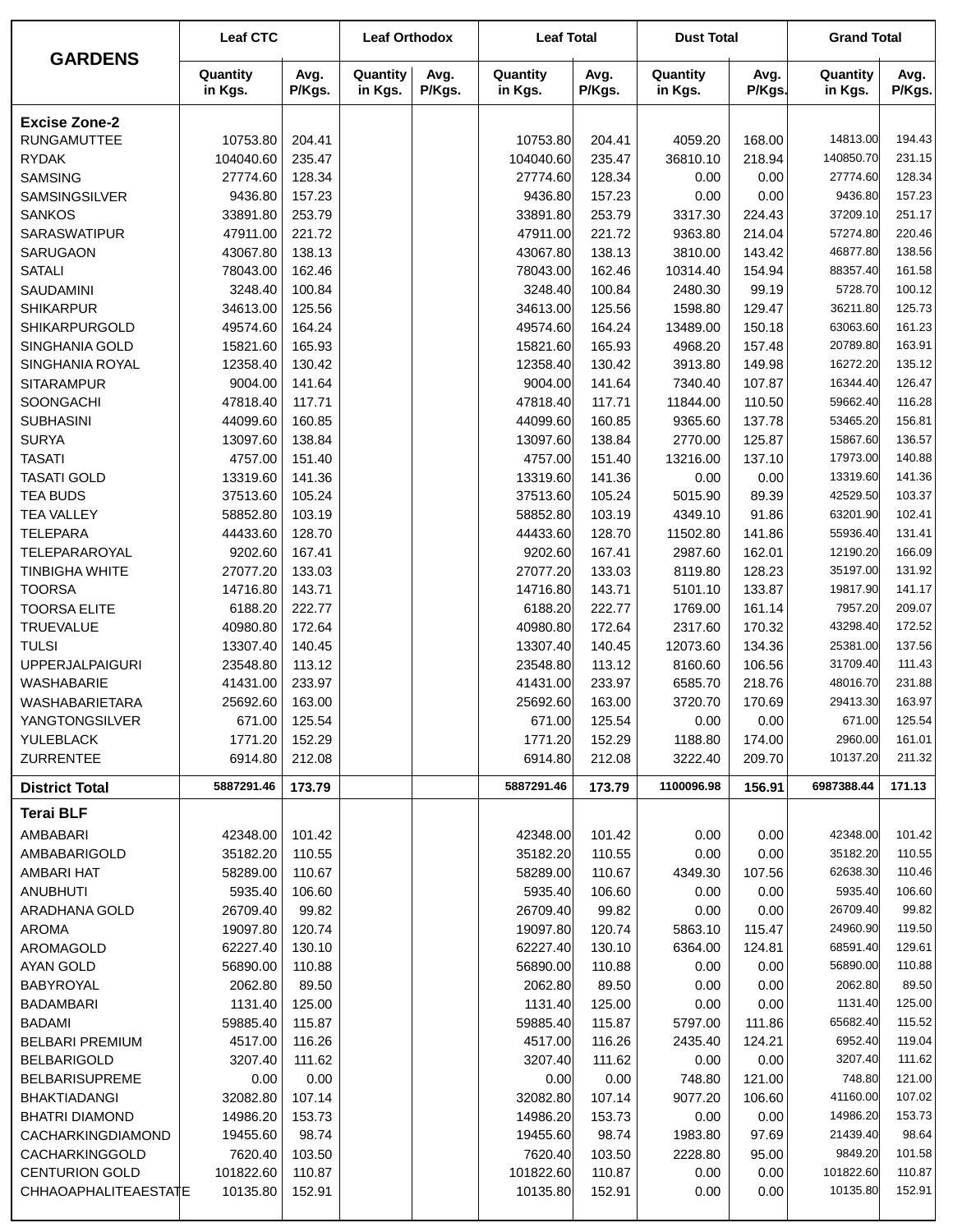|                         | <b>Leaf CTC</b>     |                | <b>Leaf Orthodox</b> |                | <b>Leaf Total</b>   |                | <b>Dust Total</b>   |                | <b>Grand Total</b>  |                |
|-------------------------|---------------------|----------------|----------------------|----------------|---------------------|----------------|---------------------|----------------|---------------------|----------------|
| <b>GARDENS</b>          | Quantity<br>in Kgs. | Avg.<br>P/Kgs. | Quantity<br>in Kgs.  | Avg.<br>P/Kgs. | Quantity<br>in Kgs. | Avg.<br>P/Kgs. | Quantity<br>in Kgs. | Avg.<br>P/Kgs. | Quantity<br>in Kgs. | Avg.<br>P/Kgs. |
| <b>Excise Zone-2</b>    |                     |                |                      |                |                     |                |                     |                |                     |                |
| <b>CHITALGHATA</b>      | 9652.60             | 100.48         |                      |                | 9652.60             | 100.48         | 2695.40             | 106.07         | 12348.00            | 101.70         |
| <b>CHOCHPARA</b>        | 17921.20            | 144.93         |                      |                | 17921.20            | 144.93         | 0.00                | 0.00           | 17921.20            | 144.93         |
| <b>CITYGREEN</b>        | 23971.20            | 97.37          |                      |                | 23971.20            | 97.37          | 9202.20             | 88.69          | 33173.40            | 94.96          |
| <b>DISHA GOLD</b>       | 72069.00            | 108.65         |                      |                | 72069.00            | 108.65         | 0.00                | 0.00           | 72069.00            | 108.65         |
| <b>DUNGDUGI DIAMOND</b> | 55854.40            | 113.87         |                      |                | 55854.40            | 113.87         | 0.00                | 0.00           | 55854.40            | 113.87         |
| <b>DUNGDUGI GOLD</b>    | 39776.20            | 105.04         |                      |                | 39776.20            | 105.04         | 869.40              | 102.00         | 40645.60            | 104.97         |
| DUNGDUGI ROYAL          | 3054.80             | 143.79         |                      |                | 3054.80             | 143.79         | 126.70              | 106.00         | 3181.50             | 142.28         |
| ELEGANTGOLD             | 37028.00            | 108.72         |                      |                | 37028.00            | 108.72         | 2427.60             | 100.57         | 39455.60            | 108.22         |
| FATIK CHANDRA GOLD      | 1143.60             | 137.00         |                      |                | 1143.60             | 137.00         | 1112.00             | 111.00         | 2255.60             | 124.18         |
| GAYATREEGOLD            | 8014.80             | 109.55         |                      |                | 8014.80             | 109.55         | 0.00                | 0.00           | 8014.80             | 109.55         |
| GITANJALIDIAMOND        | 44125.20            | 115.59         |                      |                | 44125.20            | 115.59         | 5036.40             | 110.82         | 49161.60            | 115.10         |
| <b>GOALTULI</b>         | 2392.20             | 138.33         |                      |                | 2392.20             | 138.33         | 4672.40             | 137.31         | 7064.60             | 137.66         |
| <b>GOVARDHANGOLD</b>    | 2305.60             | 108.86         |                      |                | 2305.60             | 108.86         | 0.00                | 0.00           | 2305.60             | 108.86         |
| <b>HAPPY ROYAL</b>      | 258339.00           | 110.74         |                      |                | 258339.00           | 110.74         | 5664.00             | 109.42         | 264003.00           | 110.71         |
| <b>HEEMALIPUR</b>       | 28066.20            | 110.53         |                      |                | 28066.20            | 110.53         | 4166.40             | 99.33          | 32232.60            | 109.08         |
| <b>HEER NANDINI</b>     | 6939.80             | 101.39         |                      |                | 6939.80             | 101.39         | 0.00                | 0.00           | 6939.80             | 101.39         |
| HEER NANDINI GOLD       | 1942.80             | 102.15         |                      |                | 1942.80             | 102.15         | 4872.00             | 91.72          | 6814.80             | 94.70          |
| <b>INDIRAPREMIUM</b>    | 20596.20            | 127.84         |                      |                | 20596.20            | 127.84         | 1188.80             | 126.00         | 21785.00            | 127.74         |
| <b>JAGANNATHPUR</b>     | 43380.80            | 111.71         |                      |                | 43380.80            | 111.71         | 2433.20             | 112.00         | 45814.00            | 111.73         |
| JAIHANUMAN              | 3325.60             | 92.82          |                      |                | 3325.60             | 92.82          | 2171.40             | 90.44          | 5497.00             | 91.88          |
| <b>JEEVANMOTI</b>       | 11875.40            | 108.11         |                      |                | 11875.40            | 108.11         | 3397.60             | 107.99         | 15273.00            | 108.08         |
| <b>KABINI</b>           | 17259.40            | 140.82         |                      |                | 17259.40            | 140.82         | 3216.40             | 109.00         | 20475.80            | 135.82         |
| KABINI VALUE            | 18904.00            | 107.28         |                      |                | 18904.00            | 107.28         | 1620.80             | 93.57          | 20524.80            | 106.19         |
| KAILASHGIRI             | 1006.80             | 100.00         |                      |                | 1006.80             | 100.00         | 0.00                | 0.00           | 1006.80             | 100.00         |
| KAILASHGIRIDIAMOND      | 69989.00            | 114.30         |                      |                | 69989.00            | 114.30         | 0.00                | 0.00           | 69989.00            | 114.30         |
| <b>KALPAK</b>           | 80673.00            | 110.38         |                      |                | 80673.00            | 110.38         | 486.70              | 101.00         | 81159.70            | 110.33         |
| <b>KAMAKSHI</b>         | 37330.20            | 109.18         |                      |                | 37330.20            | 109.18         | 9012.70             | 112.99         | 46342.90            | 109.92         |
| <b>KANCHAN</b>          | 31459.60            | 107.17         |                      |                | 31459.60            | 107.17         | 0.00                | 0.00           | 31459.60            | 107.17         |
| KANCHANJANGA            | 29624.20            | 114.16         |                      |                | 29624.20            | 114.16         | 2519.40             | 104.76         | 32143.60            | 113.43         |
| KANTA BARI ROYAL        | 11445.80            | 123.26         |                      |                | 11445.80            | 123.26         | 0.00                | 0.00           | 11445.80            | 123.26         |
| <b>KANTIVITA</b>        | 3964.20             | 126.00         |                      |                | 3964.20             | 126.00         | 0.00                | 0.00           | 3964.20             | 126.00         |
| KANTIVITA VALUE         | 682.80              | 100.00         |                      |                | 682.80              | 100.00         | 2503.20             | 90.66          | 3186.00             | 92.67          |
| KARABITEA               | 2661.20             | 101.68         |                      |                | 2661.20             | 101.68         | 893.20              | 96.00          | 3554.40             | 100.25         |
| <b>KASHISH</b>          | 24214.40            | 115.97         |                      |                | 24214.40            | 115.97         | 2088.80             | 97.26          | 26303.20            | 114.48         |
| <b>KASIABARI GOLD</b>   | 33832.40            | 108.90         |                      |                | 33832.40            | 108.90         | 0.00                | 0.00           | 33832.40            | 108.90         |
| <b>KESARGOLD</b>        | 115300.40           | 115.32         |                      |                | 115300.40           | 115.32         | 1034.40             | 101.00         | 116334.80           | 115.19         |
| KHARIBARI               | 24366.00            | 109.66         |                      |                | 24366.00            | 109.66         | 1071.80             | 104.02         | 25437.80            | 109.43         |
| <b>KHARIBARIGOLD</b>    | 57233.00            | 117.53         |                      |                | 57233.00            | 117.53         | 798.40              | 110.57         | 58031.40            | 117.44         |
| KHOREELBARI             | 1035.60             | 82.72          |                      |                | 1035.60             | 82.72          | 0.00                | 0.00           | 1035.60             | 82.72          |
| <b>KISHORIBAGH</b>      | 46755.80            | 130.22         |                      |                | 46755.80            | 130.22         | 868.40              | 151.63         | 47624.20            | 130.61         |
| KUMARIKACLONAL          | 11743.60            | 125.15         |                      |                | 11743.60            | 125.15         | 2674.30             | 120.91         | 14417.90            | 124.36         |
| KUMARIKASPECIAL         | 11785.20            | 150.60         |                      |                | 11785.20            | 150.60         | 1213.80             | 141.00         | 12999.00            | 149.71         |
| <b>MADATI</b>           | 6493.40             | 112.32         |                      |                | 6493.40             | 112.32         | 0.00                | 0.00           | 6493.40             | 112.32         |
| <b>MADHOBARI</b>        | 11828.00            | 101.25         |                      |                | 11828.00            | 101.25         | 2377.60             | 110.25         | 14205.60            | 102.76         |
| <b>MADHURI GOLD</b>     | 20369.00            | 113.48         |                      |                | 20369.00            | 113.48         | 0.00                | 0.00           | 20369.00            | 113.48         |
| MAJULIBARI              | 791.40              | 108.00         |                      |                | 791.40              | 108.00         | 0.00                | 0.00           | 791.40              | 108.00         |
| MAJULIBARI PREMIUM      | 511.40              | 114.00         |                      |                | 511.40              | 114.00         | 774.40              | 115.00         | 1285.80             | 114.60         |
| MAJULIBARIGOLD          | 1362.20             | 107.80         |                      |                | 1362.20             | 107.80         | 2560.80             | 112.19         | 3923.00             | 110.67         |
| MAJULIBARISUPREME       | 771.40              | 115.00         |                      |                | 771.40              | 115.00         | 0.00                | 0.00           | 771.40              | 115.00         |
| MALAPARADIAMOND         | 31203.60            | 117.10         |                      |                | 31203.60            | 117.10         | 1309.20             | 115.14         | 32512.80            | 117.02         |
| MALAPARAGOLD            | 14613.80            | 108.07         |                      |                | 14613.80            | 108.07         | 670.40              | 85.00          | 15284.20            | 107.06         |
| <b>MAUSOM</b>           | 28847.00            | 226.19         |                      |                | 28847.00            | 226.19         | 6004.60             | 221.73         | 34851.60            | 225.43         |
| <b>MAYA</b>             | 12795.20            | 107.56         |                      |                | 12795.20            | 107.56         | 0.00                | 0.00           | 12795.20            | 107.56         |
| <b>MINU GOLD</b>        | 73376.40            | 111.49         |                      |                | 73376.40            | 111.49         | 1034.40             | 100.00         | 74410.80            | 111.33         |
| <b>MINUTEA</b>          | 6446.60             | 102.02         |                      |                | 6446.60             | 102.02         | 0.00                | 0.00           | 6446.60             | 102.02         |
| <b>MONI</b>             | 31618.20            | 119.75         |                      |                | 31618.20            | 119.75         | 0.00                | 0.00           | 31618.20            | 119.75         |
| <b>MUNGA MOTI</b>       | 13134.60            | 159.06         |                      |                | 13134.60            | 159.06         | 0.00                | 0.00           | 13134.60            | 159.06         |
| NALSARSUPREME           | 4247.00             | 111.58         |                      |                | 4247.00             | 111.58         | 819.40              | 116.00         | 5066.40             | 112.30         |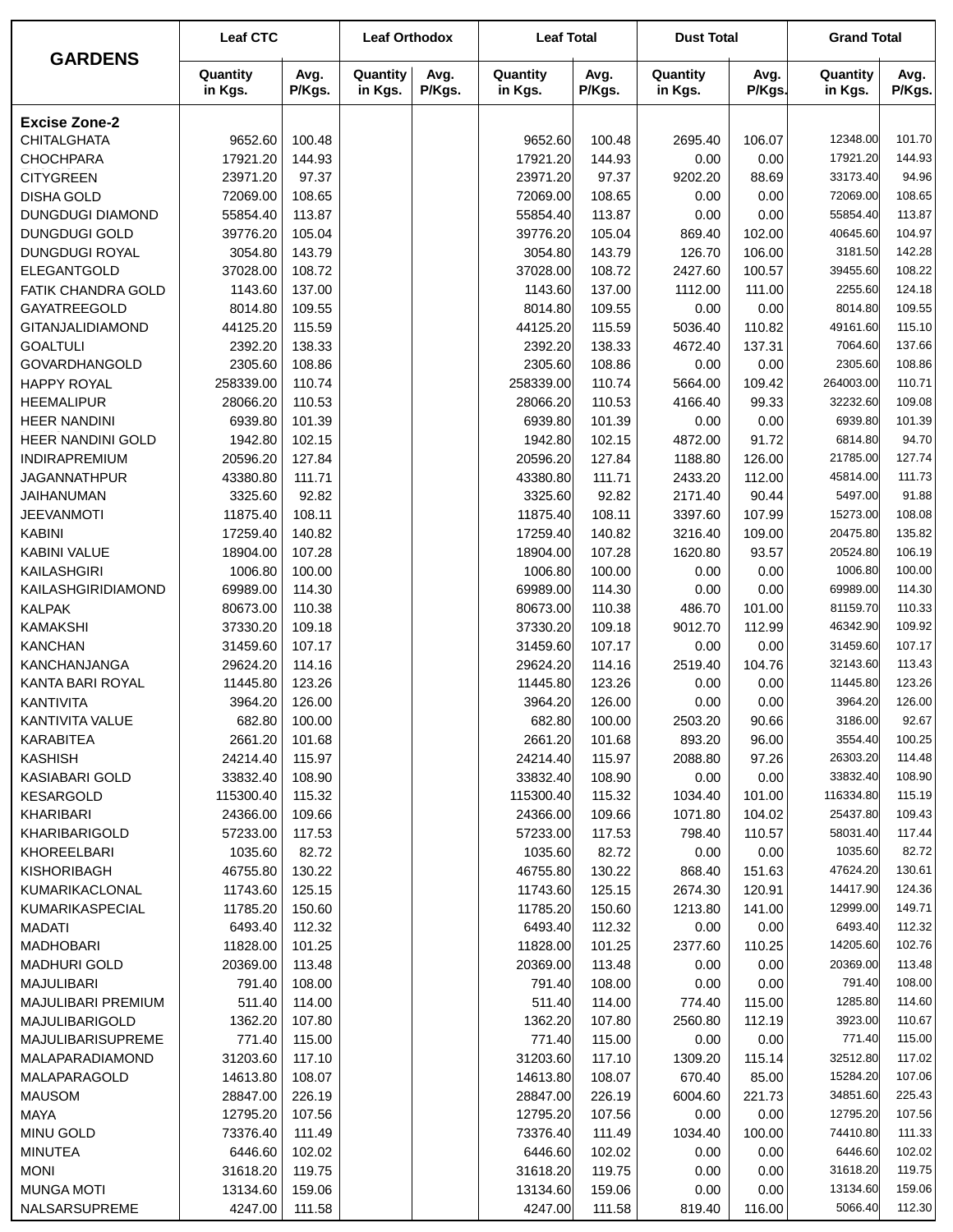|                              | <b>Leaf CTC</b>      |                  | <b>Leaf Orthodox</b> |                | <b>Leaf Total</b>    |                  | <b>Dust Total</b>   |                  | <b>Grand Total</b>  |                |
|------------------------------|----------------------|------------------|----------------------|----------------|----------------------|------------------|---------------------|------------------|---------------------|----------------|
| <b>GARDENS</b>               | Quantity<br>in Kgs.  | Avg.<br>P/Kgs.   | Quantity<br>in Kgs.  | Avg.<br>P/Kgs. | Quantity<br>in Kgs.  | Avg.<br>P/Kgs.   | Quantity<br>in Kgs. | Avg.<br>P/Kgs.   | Quantity<br>in Kgs. | Avg.<br>P/Kgs. |
| <b>Excise Zone-2</b>         |                      |                  |                      |                |                      |                  |                     |                  |                     |                |
| <b>NANDIT</b>                | 47643.00             | 129.34           |                      |                | 47643.00             | 129.34           | 2511.90             | 108.27           | 50154.90            | 128.28         |
| NIJBARICLASSIC               | 9603.80              | 118.43           |                      |                | 9603.80              | 118.43           | 2972.00             | 83.91            | 12575.80            | 110.27         |
| NIJBARIEXCLUSIVE             | 116421.00            | 137.79           |                      |                | 116421.00            | 137.79           | 1753.20             | 123.71           | 118174.20           | 137.58         |
| <b>NILAJI DIAMOND</b>        | 41820.40             | 123.22           |                      |                | 41820.40             | 123.22           | 826.40              | 126.00           | 42646.80            | 123.28         |
| NILAJIROYAL                  | 17022.80             | 111.09           |                      |                | 17022.80             | 111.09           | 1340.80             | 96.16            | 18363.60            | 110.00         |
| NORTHDINAJPUR                | 41098.20             | 102.18           |                      |                | 41098.20             | 102.18           | 3319.80             | 108.97           | 44418.00            | 102.69         |
| NOYYAL                       | 16814.00             | 117.03           |                      |                | 16814.00             | 117.03           | 2833.20             | 103.00           | 19647.20            | 115.01         |
| <b>PADMINI</b>               | 25433.20             | 132.43           |                      |                | 25433.20             | 132.43           | 3297.00             | 111.52           | 28730.20            | 130.03         |
| <b>PANAV</b>                 | 28690.00             | 98.86            |                      |                | 28690.00             | 98.86            | 2057.60             | 95.00            | 30747.60            | 98.60          |
| PARAGONGOLD                  | 28944.20             | 102.32           |                      |                | 28944.20             | 102.32           | 5210.80             | 105.20           | 34155.00            | 102.76         |
| PHOOLJHORAGOLD               | 5816.20              | 126.05           |                      |                | 5816.20              | 126.05           | 0.00                | 0.00             | 5816.20             | 126.05         |
| <b>PIONEERTEA</b>            | 48466.80             | 101.57           |                      |                | 48466.80             | 101.57           | 0.00                | 0.00             | 48466.80            | 101.57         |
| <b>RAIMOHAN</b>              | 3174.20              | 224.50           |                      |                | 3174.20              | 224.50           | 0.00                | 0.00             | 3174.20             | 224.50         |
| <b>RANGEET</b>               | 4117.00              | 160.48           |                      |                | 4117.00              | 160.48           | 0.00                | 0.00             | 4117.00             | 160.48         |
| <b>RANGEETVALUE</b>          | 3464.20              | 136.77           |                      |                | 3464.20              | 136.77           | 4032.00             | 115.18           | 7496.20             | 125.16         |
| <b>RATNA</b>                 | 27615.60             | 146.41           |                      |                | 27615.60             | 146.41           | 3503.20             | 158.16           | 31118.80            | 147.73         |
| <b>RDTEA</b>                 | 158395.40            | 104.80           |                      |                | 158395.40            | 104.80           | 11831.70            | 102.78           | 170227.10           | 104.66         |
| RIDDHESHROYAL                | 0.00                 | 0.00             |                      |                | 0.00                 | 0.00             | 763.20              | 98.00            | 763.20              | 98.00          |
| <b>RIDDHITEA</b>             | 4117.00              | 99.25            |                      |                | 4117.00              | 99.25            | 644.40              | 115.00           | 4761.40             | 101.38         |
| ROYBARI GOLD                 | 5877.20              | 105.33           |                      |                | 5877.20              | 105.33           | 0.00                | 0.00             | 5877.20             | 105.33         |
| <b>SAMBARI</b>               | 13934.80             | 107.12           |                      |                | 13934.80             | 107.12           | 0.00                | 0.00             | 13934.80            | 107.12         |
| SAMBARI PREMIUM              | 10311.00             | 116.42           |                      |                | 10311.00             | 116.42           | 2672.00             | 112.81           | 12983.00            | 115.68         |
| SAMBARIGOLD                  | 5215.60              | 110.00           |                      |                | 5215.60              | 110.00           | 0.00                | 0.00             | 5215.60             | 110.00         |
| SAMBARISUPREME               | 3965.60              | 119.03           |                      |                | 3965.60              | 119.03           | 0.00                | 0.00             | 3965.60             | 119.03         |
| SANAGOLD                     | 34896.20             | 107.39           |                      |                | 34896.20             | 107.39           | 0.00                | 0.00             | 34896.20            | 107.39         |
| SANTOSHROYAL                 | 123272.60            | 127.98           |                      |                | 123272.60            | 127.98           | 0.00                | 0.00             | 123272.60           | 127.98         |
| <b>SAVA</b>                  | 95804.00             | 106.53           |                      |                | 95804.00             | 106.53           | 18984.80            | 102.77           | 114788.80           | 105.91         |
| <b>SAYAN TEA</b>             | 7444.60              | 104.91           |                      |                | 7444.60              | 104.91           | 201.40              | 96.00            | 7646.00             | 104.67         |
| <b>SHAKTISUPREME</b>         | 27986.40             | 104.40           |                      |                | 27986.40             | 104.40           | 982.40              | 97.00            | 28968.80            | 104.15         |
| SHIVROYAL                    | 1662.80              | 85.00            |                      |                | 1662.80              | 85.00            | 1074.40             | 94.00            | 2737.20             | 88.53          |
| <b>SHREEGANAPATI</b>         | 1135.00              | 112.00           |                      |                | 1135.00              | 112.00           | 0.00                | 0.00             | 1135.00             | 112.00         |
| SHREEKRISHNADIAMOND          | 3198.20              | 96.76            |                      |                | 3198.20              | 96.76            | 0.00                | 0.00             | 3198.20             | 96.76          |
| <b>SHREEKRISHNAGOLD</b>      | 641.40               | 111.00           |                      |                | 641.40               | 111.00           | 0.00                | 0.00             | 641.40              | 111.00         |
| SHREYA GOLD                  | 111476.60            | 113.72           |                      |                | 111476.60            | 113.72           | 0.00                | 0.00             | 111476.60           | 113.72         |
| <b>SIDDHIVINAYAK</b>         | 14767.00             | 106.33           |                      |                | 14767.00             | 106.33           | 7826.60             | 90.46            | 22593.60            | 100.84         |
| <b>SOHANBARI</b>             | 8443.40              | 94.14            |                      |                | 8443.40              | 94.14            | 0.00                | 0.00             | 8443.40             | 94.14          |
| SONALIROYAL                  | 22276.60             | 124.87           |                      |                | 22276.60             | 124.87           | 2984.70             | 134.14           | 25261.30            | 125.97         |
| SONI DIAMOND                 | 9979.20              | 105.71           |                      |                | 9979.20              | 105.71           | 1652.80             | 102.34           | 11632.00            | 105.23         |
| SONIROYAL                    | 82761.00             | 116.23           |                      |                | 82761.00             | 116.23           | 8226.80             | 108.96           | 90987.80            | 115.57         |
| SOVARANI                     | 519.20               | 113.00           |                      |                | 519.20               | 113.00           | 0.00                | 0.00             | 519.20              | 113.00         |
| <b>SRIJA TEA</b>             | 73591.80             | 130.32           |                      |                | 73591.80             | 130.32           | 2852.90             | 117.29           | 76444.70            | 129.83         |
| <b>SRIKRISHNASUPREME</b>     | 12479.60             | 112.01           |                      |                | 12479.60             | 112.01           | 0.00                | 0.00             | 12479.60            | 112.01         |
| <b>SUPERKLASS</b>            | 35062.20             | 104.52           |                      |                | 35062.20             | 104.52           | 782.60              | 103.31           | 35844.80            | 104.49         |
| <b>SWASTIKA</b>              | 3276.20              | 111.48           |                      |                | 3276.20              | 111.48           | 0.00                | 0.00             | 3276.20             | 111.48         |
| <b>TAPTI</b>                 | 11875.40             | 107.44           |                      |                | 11875.40             | 107.44           | 3017.60             | 107.25           | 14893.00            | 107.40         |
| <b>TAPTI ROYAL</b>           | 6408.40              | 112.27           |                      |                | 6408.40              | 112.27           | 0.00                | 0.00             | 6408.40             | 112.27         |
| <b>TAPTI VALUE</b>           | 21428.40             | 93.49            |                      |                | 21428.40             | 93.49            | 3124.30             | 88.91            | 24552.70            | 92.90          |
| <b>TIKOOM</b>                | 18505.00             | 111.84           |                      |                | 18505.00             | 111.84           | 659.40              | 104.00           | 19164.40            | 111.57         |
| <b>TIKOOM GOLD</b>           | 4761.80              | 132.52           |                      |                | 4761.80              | 132.52           | 0.00                | 0.00             | 4761.80             | 132.52         |
| <b>TOPICAL TEA</b>           | 30484.20             | 121.14           |                      |                | 30484.20             | 121.14           | 3491.00             | 110.31           | 33975.20            | 120.03         |
|                              |                      |                  |                      |                |                      |                  |                     |                  | 36288.40            | 105.26         |
| <b>TULSIBARI GOLD</b>        | 36288.40             | 105.26           |                      |                | 36288.40             | 105.26           | 0.00                | 0.00             | 36641.00            | 105.88         |
| VARUNGOLD                    | 33115.00             | 105.65           |                      |                | 33115.00             | 105.65           | 3526.00             | 108.04           | 29483.10            | 112.44         |
| VEDANTATEA<br>ZARATEAPREMIUM | 28737.00<br>67348.20 | 112.53<br>126.49 |                      |                | 28737.00<br>67348.20 | 112.53<br>126.49 | 746.10<br>644.40    | 108.84<br>133.00 | 67992.60            | 126.55         |
| <b>District Total</b>        | 3742624.00           | 115.71           |                      |                | 3742624.00           | 115.71           | 244783.40           | 110.41           | 3987407.40          | 115.38         |
|                              |                      |                  |                      |                |                      |                  |                     |                  |                     |                |
| <b>Terai GARDENS</b>         |                      |                  |                      |                |                      |                  |                     |                  |                     |                |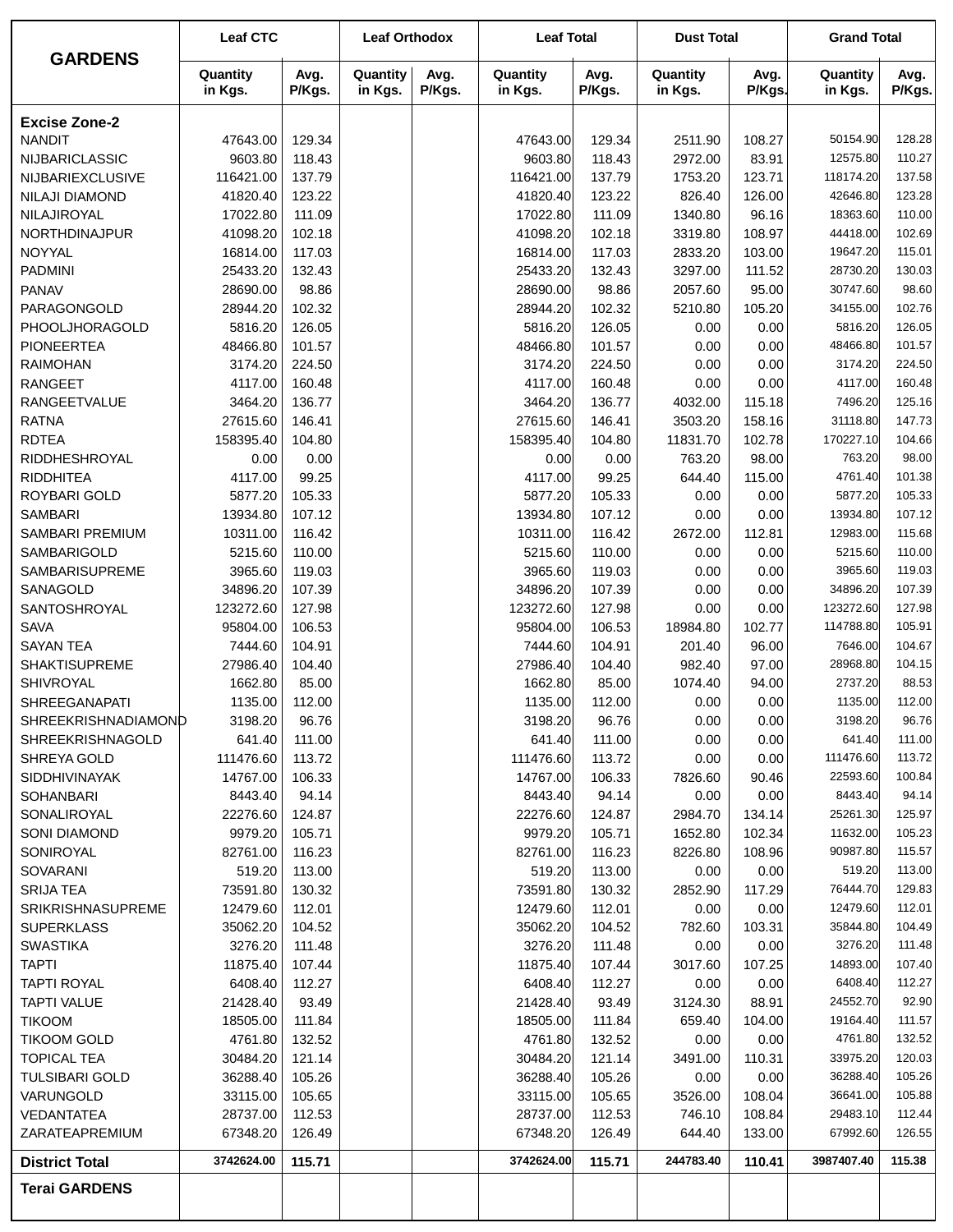|                                               | <b>Leaf CTC</b>      |                  | <b>Leaf Orthodox</b> |                | <b>Leaf Total</b>    |                  | <b>Dust Total</b>   |                  | <b>Grand Total</b>   |                  |
|-----------------------------------------------|----------------------|------------------|----------------------|----------------|----------------------|------------------|---------------------|------------------|----------------------|------------------|
| <b>GARDENS</b>                                | Quantity<br>in Kgs.  | Avg.<br>P/Kgs.   | Quantity<br>in Kgs.  | Avg.<br>P/Kgs. | Quantity<br>in Kgs.  | Avg.<br>P/Kgs.   | Quantity<br>in Kgs. | Avg.<br>P/Kgs.   | Quantity<br>in Kgs.  | Avg.<br>P/Kgs.   |
| <b>Excise Zone-2</b>                          |                      |                  |                      |                |                      |                  |                     |                  |                      |                  |
| <b>AANAND</b>                                 | 5999.60              | 115.69           |                      |                | 5999.60              | 115.69           | 3116.40             | 138.04           | 9116.00              | 123.33           |
| <b>ASHAPUR</b>                                | 11988.20             | 131.32           |                      |                | 11988.20             | 131.32           | 938.40              | 123.12           | 12926.60             | 130.72           |
| <b>ATAL</b>                                   | 44619.20             | 170.15           |                      |                | 44619.20             | 170.15           | 4051.20             | 145.08           | 48670.40             | 168.06           |
| AZAMABADSUPREME                               | 27122.60             | 146.86           |                      |                | 27122.60             | 146.86           | 3202.90             | 128.66           | 30325.50             | 144.94           |
| <b>BAGDOGRA</b>                               | 24551.60             | 116.08           |                      |                | 24551.60             | 116.08           | 1541.50             | 120.91           | 26093.10             | 116.36           |
| <b>BAGDOGRA CLASSIC</b>                       | 691.40               | 126.00           |                      |                | 691.40               | 126.00           | 0.00                | 0.00             | 691.40               | 126.00           |
| <b>BAGDOGRAGOLD</b>                           | 39818.40             | 151.26           |                      |                | 39818.40             | 151.26           | 758.80              | 125.00           | 40577.20             | 150.77           |
| <b>BALASON</b>                                | 53872.80             | 113.92           |                      |                | 53872.80             | 113.92           | 3652.60             | 111.01           | 57525.40             | 113.74           |
| <b>BELGACHI</b>                               | 50119.60             | 132.06           |                      |                | 50119.60             | 132.06           | 7294.00             | 122.53           | 57413.60             | 130.85           |
| <b>BELGACHIGOLD</b>                           | 83263.80             | 154.05           |                      |                | 83263.80             | 154.05           | 3885.00             | 152.66           | 87148.80             | 153.99           |
| <b>BELPUR</b>                                 | 20427.40             | 102.55           |                      |                | 20427.40             | 102.55           | 4154.20             | 102.01           | 24581.60             | 102.46           |
| <b>BHOJNARAIN</b>                             | 23886.60             | 128.75<br>154.68 |                      |                | 23886.60             | 128.75           | 2348.70             | 116.84           | 26235.30<br>8081.80  | 127.68           |
| <b>BHOJNARAINGOLD</b>                         | 7287.00<br>384.20    | 161.00           |                      |                | 7287.00<br>384.20    | 154.68<br>161.00 | 794.80<br>0.00      | 162.00           | 384.20               | 155.40<br>161.00 |
| <b>BHOJNARAINSUPREME</b><br><b>BIJALIMONI</b> | 28481.00             | 201.96           |                      |                | 28481.00             | 201.96           | 1805.50             | 0.00<br>192.97   | 30286.50             | 201.43           |
| <b>BIJBARI</b>                                | 40486.20             | 124.04           |                      |                | 40486.20             | 124.04           | 5797.20             | 120.35           | 46283.40             | 123.58           |
| <b>BIJBARIGOLD</b>                            | 71099.40             | 185.99           |                      |                | 71099.40             | 185.99           | 9917.80             | 168.89           | 81017.20             | 183.90           |
| <b>BIJOYNAGAR</b>                             | 48933.00             | 144.99           |                      |                | 48933.00             | 144.99           | 1644.50             | 148.06           | 50577.50             | 145.09           |
| <b>BILATIBARI</b>                             | 129261.60            | 122.01           |                      |                | 129261.60            | 122.01           | 7323.80             | 104.17           | 136585.40            | 121.05           |
| <b>CHAMPASARI</b>                             | 2767.80              | 132.54           |                      |                | 2767.80              | 132.54           | 2002.20             | 145.38           | 4770.00              | 137.93           |
| CHANDAN                                       | 63342.80             | 125.34           |                      |                | 63342.80             | 125.34           | 6070.60             | 117.16           | 69413.40             | 124.62           |
| <b>DAGAPUR</b>                                | 13750.20             | 177.01           |                      |                | 13750.20             | 177.01           | 3732.30             | 155.83           | 17482.50             | 172.49           |
| <b>DEBIJHORASUPREME</b>                       | 54401.60             | 148.98           |                      |                | 54401.60             | 148.98           | 3114.40             | 145.37           | 57516.00             | 148.78           |
| <b>FAGU</b>                                   | 24209.20             | 138.79           |                      |                | 24209.20             | 138.79           | 5810.40             | 155.09           | 30019.60             | 141.94           |
| <b>FAGUROYAL</b>                              | 3941.00              | 168.76           |                      |                | 3941.00              | 168.76           | 68.00               | 136.00           | 4009.00              | 168.20           |
| <b>FULBAR</b>                                 | 30067.60             | 102.73           |                      |                | 30067.60             | 102.73           | 8344.00             | 107.01           | 38411.60             | 103.66           |
| <b>FULBARI</b>                                | 32289.20             | 162.28           |                      |                | 32289.20             | 162.28           | 5001.40             | 177.02           | 37290.60             | 164.26           |
| <b>FULBARI HI GROWN</b>                       | 15308.80             | 204.32           |                      |                | 15308.80             | 204.32           | 0.00                | 0.00             | 15308.80             | 204.32           |
| <b>FULBARIPATAN</b>                           | 9725.80              | 138.55           |                      |                | 9725.80              | 138.55           | 1823.70             | 128.69           | 11549.50             | 136.99           |
| <b>FULBARIPATANCLONAL</b>                     | 29423.60             | 169.15           |                      |                | 29423.60             | 169.15           | 2182.90             | 153.40           | 31606.50             | 168.06           |
| <b>GIRISHCHANDRA</b>                          | 23340.40             | 117.93           |                      |                | 23340.40             | 117.93           | 754.40              | 112.00           | 24094.80             | 117.75           |
| <b>GIRISHCHSUPER</b>                          | 8245.00              | 192.86           |                      |                | 8245.00              | 192.86           | 1732.50             | 136.67           | 9977.50              | 183.10           |
| <b>GITADEVI</b>                               | 26356.80             | 112.77           |                      |                | 26356.80             | 112.77           | 2641.60             | 110.09           | 28998.40             | 112.52           |
| <b>GOPALPURSUPER</b>                          | 14684.40             | 134.57           |                      |                | 14684.40             | 134.57           | 1605.50             | 123.11           | 16289.90<br>98681.80 | 133.44<br>106.35 |
| <b>GOPE</b><br><b>GOPESUPREME</b>             | 95723.60<br>11771.60 | 106.39<br>134.98 |                      |                | 95723.60<br>11771.60 | 106.39<br>134.98 | 2958.20<br>1593.20  | 105.22<br>105.02 | 13364.80             | 131.41           |
| <b>GULMA</b>                                  | 37099.20             | 277.80           |                      |                | 37099.20             | 277.80           | 7554.90             | 266.94           | 44654.10             | 275.96           |
| <b>GUNABARI</b>                               | 124245.40            | 114.54           |                      |                | 124245.40            | 114.54           | 3407.60             | 101.02           | 127653.00            | 114.18           |
| HANSQUA                                       | 38455.20             | 195.09           |                      |                | 38455.20             | 195.09           | 7836.10             | 172.95           | 46291.30             | 191.34           |
| <b>ICHHAMOTI</b>                              | 0.00                 | 0.00             |                      |                | 0.00                 | 0.00             | 523.20              | 98.00            | 523.20               | 98.00            |
| <b>ICHHAMOTIROYAL</b>                         | 27852.20             | 204.43           |                      |                | 27852.20             | 204.43           | 1130.80             | 189.74           | 28983.00             | 203.85           |
| <b>JATINDRAMOHAN</b>                          | 160490.60            | 114.28           |                      |                | 160490.60            | 114.28           | 21891.70            | 105.65           | 182382.30            | 113.25           |
| <b>JATINDRAMOHANGOLD</b>                      | 7980.00              | 120.61           |                      |                | 7980.00              | 120.61           | 0.00                | 0.00             | 7980.00              | 120.61           |
| JAYABARI                                      | 41353.80             | 99.90            |                      |                | 41353.80             | 99.90            | 3088.40             | 95.39            | 44442.20             | 99.58            |
| JAYANTIKACLONAL                               | 15755.80             | 124.98           |                      |                | 15755.80             | 124.98           | 2035.20             | 123.58           | 17791.00             | 124.82           |
| JAYANTIKAGOLD                                 | 33104.20             | 153.36           |                      |                | 33104.20             | 153.36           | 5214.40             | 155.50           | 38318.60             | 153.65           |
| KACHAKALIGOLD                                 | 49926.40             | 108.96           |                      |                | 49926.40             | 108.96           | 1388.80             | 107.00           | 51315.20             | 108.91           |
| <b>KAMALA</b>                                 | 31351.80             | 131.65           |                      |                | 31351.80             | 131.65           | 8464.00             | 131.04           | 39815.80             | 131.52           |
| <b>KANTABARI</b>                              | 27681.20             | 114.24           |                      |                | 27681.20             | 114.24           | 2732.80             | 97.36            | 30414.00             | 112.72           |
| <b>KIRANCHANDRA</b>                           | 25360.20             | 111.17           |                      |                | 25360.20             | 111.17           | 3875.50             | 124.98           | 29235.70             | 113.00           |
| KIRANCHANDRAGOLD                              | 17760.40             | 137.04           |                      |                | 17760.40             | 137.04           | 0.00                | 0.00             | 17760.40             | 137.04           |
| <b>KUSUM</b>                                  | 34073.80             | 124.10           |                      |                | 34073.80             | 124.10           | 5419.20             | 117.53           | 39493.00             | 123.20           |
| <b>KUSUMGOLD</b>                              | 1915.60              | 198.28           |                      |                | 1915.60              | 198.28           | 0.00                | 0.00             | 1915.60<br>14422.20  | 198.28<br>154.29 |
| <b>KUSUMSPL</b><br>MAHAMAYA                   | 13577.80<br>86422.20 | 154.12<br>126.21 |                      |                | 13577.80<br>86422.20 | 154.12<br>126.21 | 844.40<br>5079.60   | 157.00<br>123.76 | 91501.80             | 126.07           |
| <b>MALIVITA</b>                               | 6350.20              | 105.30           |                      |                | 6350.20              | 105.30           | 152.70              | 101.00           | 6502.90              | 105.20           |
| <b>MARAPUR</b>                                | 9865.00              | 141.43           |                      |                | 9865.00              | 141.43           | 2484.70             | 135.00           | 12349.70             | 140.13           |
| MARAPURROYAL                                  | 14843.80             | 165.01           |                      |                | 14843.80             | 165.01           | 356.70              | 181.00           | 15200.50             | 165.38           |